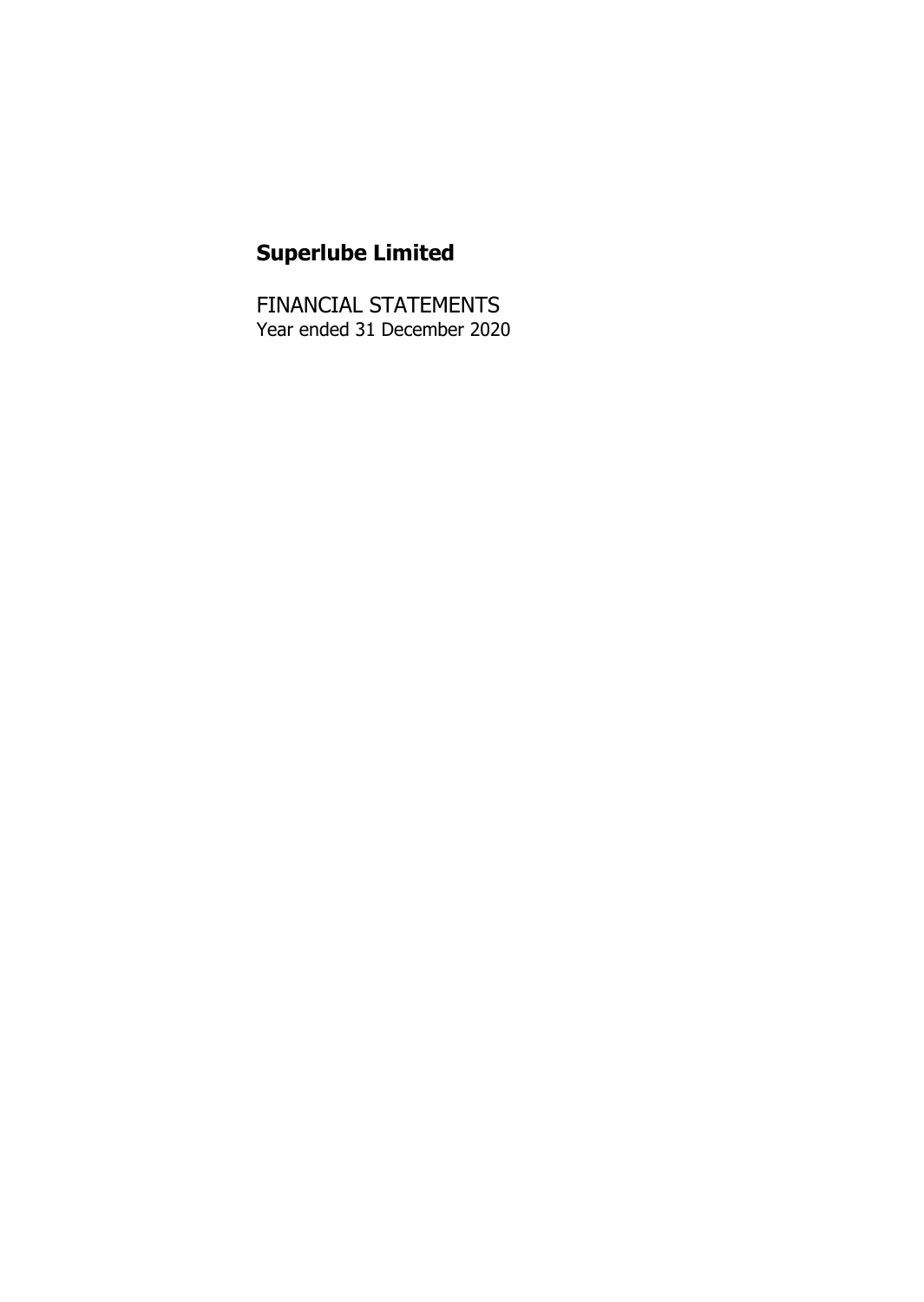## **Superlube Limited**

## FINANCIAL STATEMENTS Year ended 31 December 2020

| <b>CONTENTS</b> | <b>PAGE</b> |
|-----------------|-------------|
|-----------------|-------------|

| Board of Directors and other officers                           |          |
|-----------------------------------------------------------------|----------|
| Independent auditor's report                                    | $2 - 3$  |
| Statement of comprehensive income                               | 4        |
| Statement of financial position                                 | 5.       |
| Statement of changes in equity                                  | 6        |
| Cash flow statement                                             | 7        |
| Notes to the financial statements                               | $8 - 19$ |
| Additional information to the statement of comprehensive income | $2 - 3$  |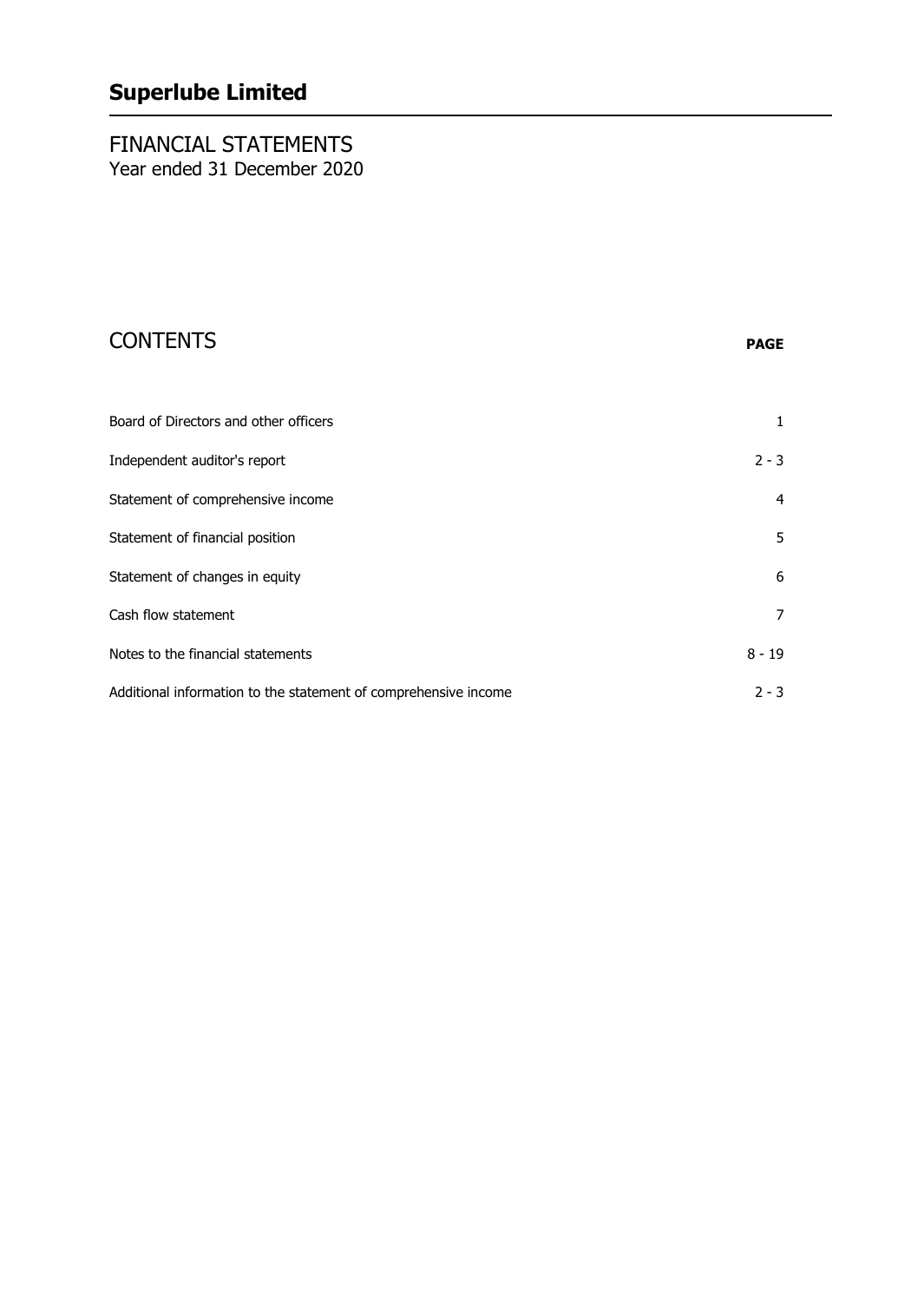## BOARD OF DIRECTORS AND OTHER OFFICERS

| <b>Board of Directors</b>   | Aspasia Dimea<br>Georgios Gregoras<br>Andreas Stratis<br>Christina Tzitzimbourouni<br><b>Christos Pantechis</b>                                                        |
|-----------------------------|------------------------------------------------------------------------------------------------------------------------------------------------------------------------|
| <b>Company Secretary</b>    | Maria Patsalidou                                                                                                                                                       |
| <b>Independent Auditors</b> | Ernst & Young Cyprus Limited<br>Certified Public Accountants and Registered Auditors<br>Jean Nouvel Tower<br>6 Stasinou Avenue<br>PO Box 21656<br>1511 Nicosia, Cyprus |
| <b>Registered office</b>    | 3 Ellispontou Street<br>Strovolos, Nicosia<br>2015<br>Cyprus                                                                                                           |
| <b>Registration number</b>  | HE30797                                                                                                                                                                |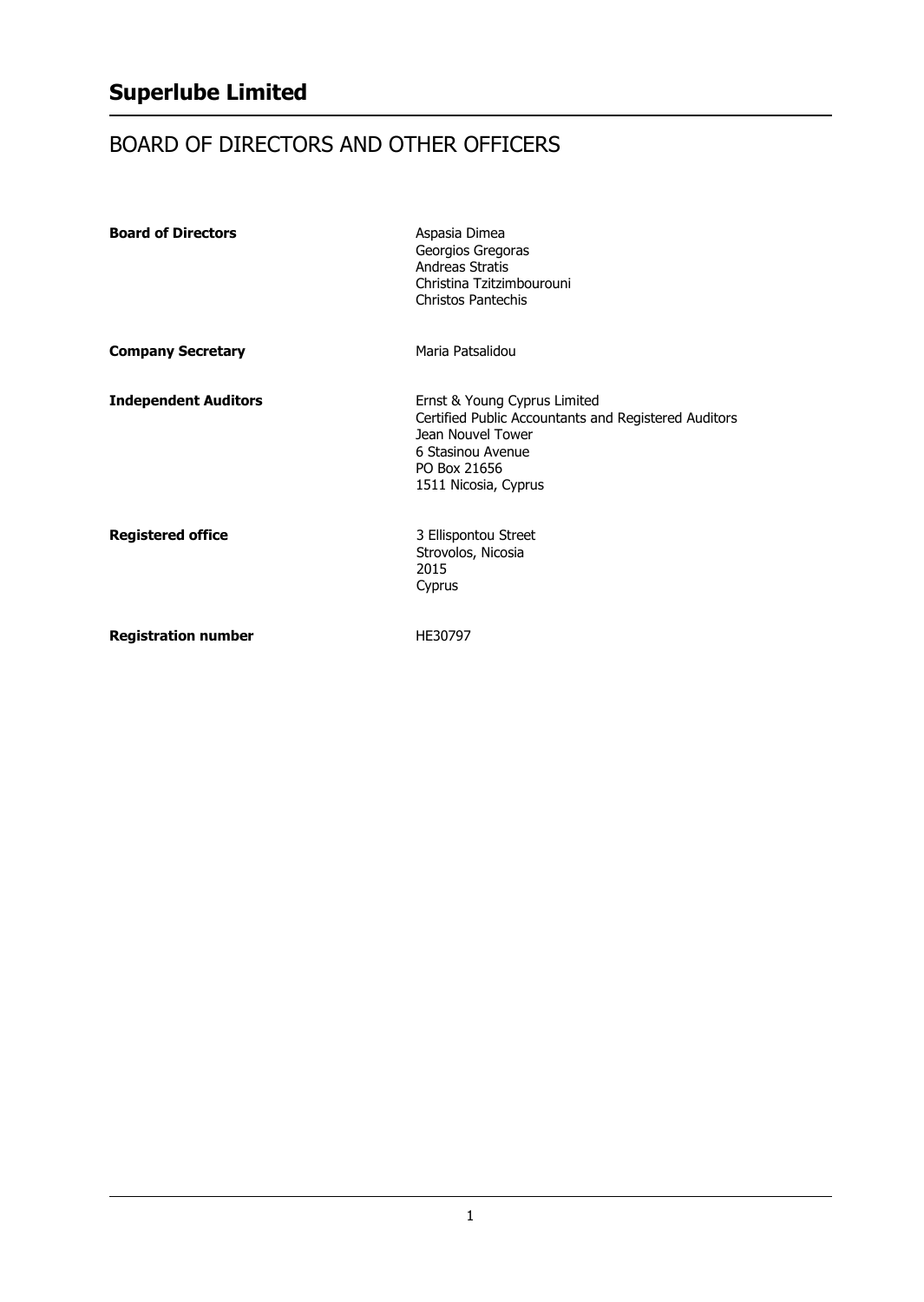## **Independent Auditor's Report**

### **To the Members of Superlube Limited**

#### **Report on the Audit of the Financial Statements**

#### **Opinion**

We have audited the financial statements of Superlube Limited (the ''Company''), which are presented in pages 4 to 19 and comprise the statement of financial position as at 31 December 2020, and the statements of comprehensive income, changes in equity and cash flows for the year then ended, and notes to the financial statements, including a summary of significant accounting policies.

In our opinion, the accompanying financial statements give a true and fair view of the financial position of the Company as at 31 December 2020, and of its financial performance and its cash flows for the year then ended in accordance with International Financial Reporting Standards (IFRSs) as adopted by the European Union and the requirements of the Cyprus Companies Law, Cap. 113.

#### **Basis for Opinion**

We conducted our audit in accordance with International Standards on Auditing (ISAs). Our responsibilities under those standards are further described in the ''Auditor's Responsibilities for the Audit of the Financial Statements'' section of our report. We are independent of the Company in accordance with the International Ethics Standards Board for Accountants' International Code of Ethics for Professional Accountants (including International Independence Standards) (IESBA Code) together with the ethical requirements that are relevant to our audit of the financial statements in Cyprus, and we have fulfilled our other ethical responsibilities in accordance with these requirements and the IESBA Code. We believe that the audit evidence we have obtained is sufficient and appropriate to provide a basis for our opinion.

#### **Other information**

The Board of Directors is responsible for the other information. The other information comprises the information included in the additional information to the statement of comprehensive income in pages 2 to 3, but does not include the financial statements and our auditor's report thereon.

Our opinion on the financial statements does not cover the other information and we do not express any form of assurance conclusion thereon.

In connection with our audit of the financial statements, our responsibility is to read the other information and, in doing so, consider whether the other information is materially inconsistent with the financial statements or our knowledge obtained in the audit or otherwise appears to be materially misstated. If, based on the work we have performed, we conclude that there is a material misstatement of this other information, we are required to report that fact. We have nothing to report in this regard.

#### **Responsibilities of the Board of Directors for the Financial Statements**

The Board of Directors is responsible for the preparation of financial statements that give a true and fair view in accordance with International Financial Reporting Standards as adopted by the European Union and the requirements of the Cyprus Companies Law, Cap. 113, and for such internal control as the Board of Directors determines is necessary to enable the preparation of financial statements that are free from material misstatement, whether due to fraud or error.

In preparing the financial statements, the Board of Directors is responsible for assessing the Company's ability to continue as a going concern, disclosing, as applicable, matters related to going concern and using the going concern basis of accounting unless the Board of Directors either intends to liquidate the Company or to cease operations, or has no realistic alternative but to do so.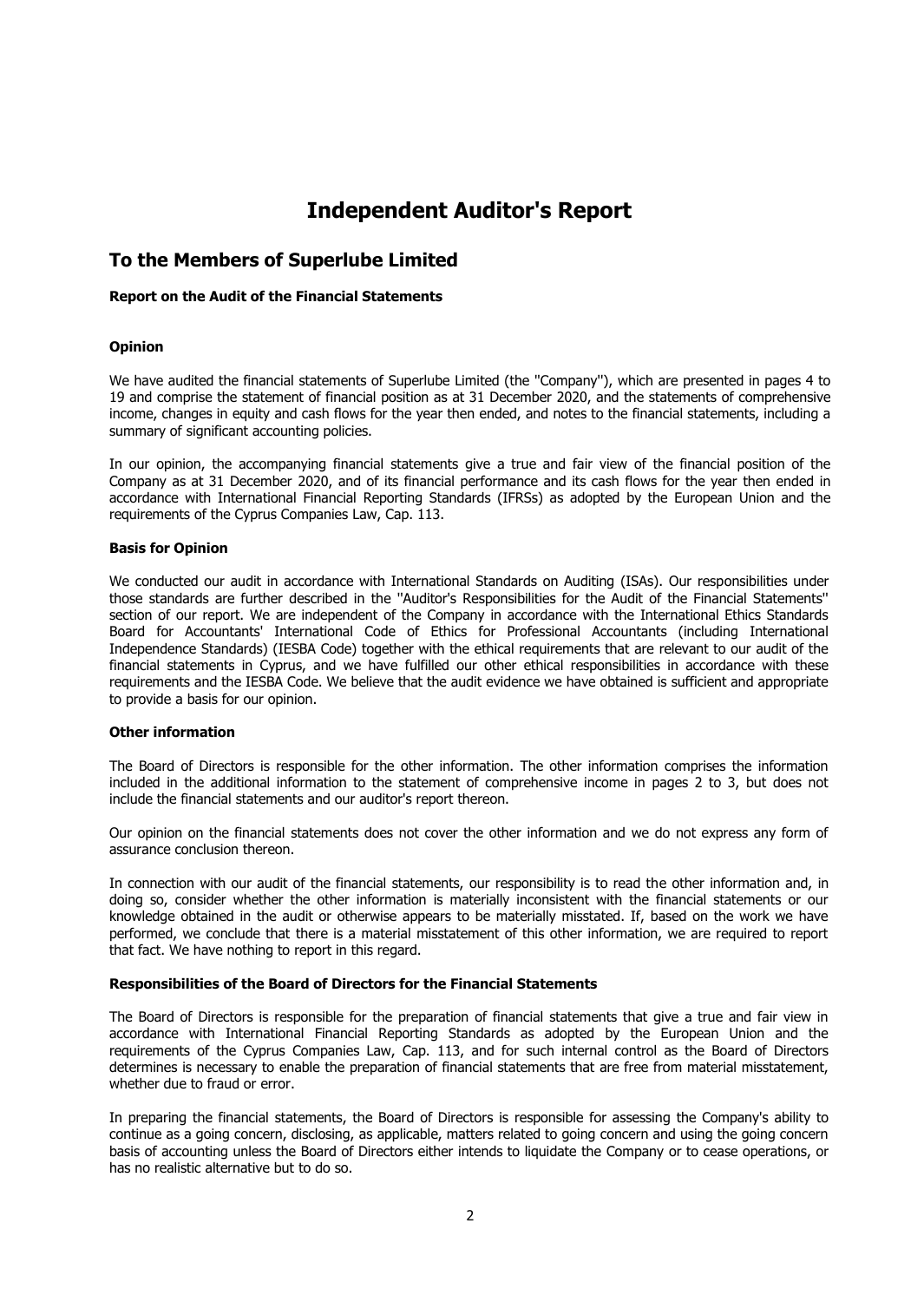#### **Responsibilities of the Board of Directors for the Financial Statements (continued)**

The Board of Directors is responsible for overseeing the Company's financial reporting process.

#### **Auditor's Responsibilities for the Audit of the Financial Statements**

Our objectives are to obtain reasonable assurance about whether the financial statements as a whole are free from material misstatement, whether due to fraud or error, and to issue an auditor's report that includes our opinion. Reasonable assurance is a high level of assurance, but is not a guarantee that an audit conducted in accordance with ISAs will always detect a material misstatement when it exists. Misstatements can arise from fraud or error and are considered material if, individually or in the aggregate, they could reasonably be expected to influence the economic decisions of users taken on the basis of these financial statements.

As part of an audit in accordance with ISAs, we exercise professional judgment and maintain professional scepticism throughout the audit. We also:

- Identify and assess the risks of material misstatement of the financial statements, whether due to fraud or error, design and perform audit procedures responsive to those risks, and obtain audit evidence that is sufficient and appropriate to provide a basis for our opinion. The risk of not detecting a material misstatement resulting from fraud is higher than for one resulting from error, as fraud may involve collusion, forgery, intentional omissions, misrepresentations, or the override of internal control.
- Obtain an understanding of internal control relevant to the audit in order to design audit procedures that are appropriate in the circumstances, but not for the purpose of expressing an opinion on the effectiveness of the Company's internal control.
- Evaluate the appropriateness of accounting policies used and the reasonableness of accounting estimates and related disclosures made by the Board of Directors.
- Conclude on the appropriateness of the Board of Directors' use of the going concern basis of accounting and, based on the audit evidence obtained, whether a material uncertainty exists related to events or conditions that may cast significant doubt on the Company's ability to continue as a going concern. If we conclude that a material uncertainty exists, we are required to draw attention in our auditor's report to the related disclosures in the financial statements or, if such disclosures are inadequate, to modify our opinion. Our conclusions are based on the audit evidence obtained up to the date of our auditor's report. However, future events or conditions may cause the Company to cease to continue as a going concern.
- Evaluate the overall presentation, structure and content of the financial statements, including the disclosures, and whether the financial statements represent the underlying transactions and events in a manner that achieves a true and fair view.

We communicate with the Board of Directors regarding, among other matters, the planned scope and timing of the audit and significant audit findings, including any significant deficiencies in internal control that we identify during our audit.

#### **Other Matter**

This report, including the opinion, has been prepared for and only for the Company's members as a body in accordance with Section 69 of the Auditors Law of 2017 and for no other purpose. We do not, in giving this opinion, accept or assume responsibility for any other purpose or to any other person to whose knowledge this report may come to.

Gabriel Onisiforou Certified Public Accountant and Registered Auditor for and on behalf of

#### **Ernst & Young Cyprus Limited Certified Public Accountants and Registered Auditors**

Nicosia, ................... 2021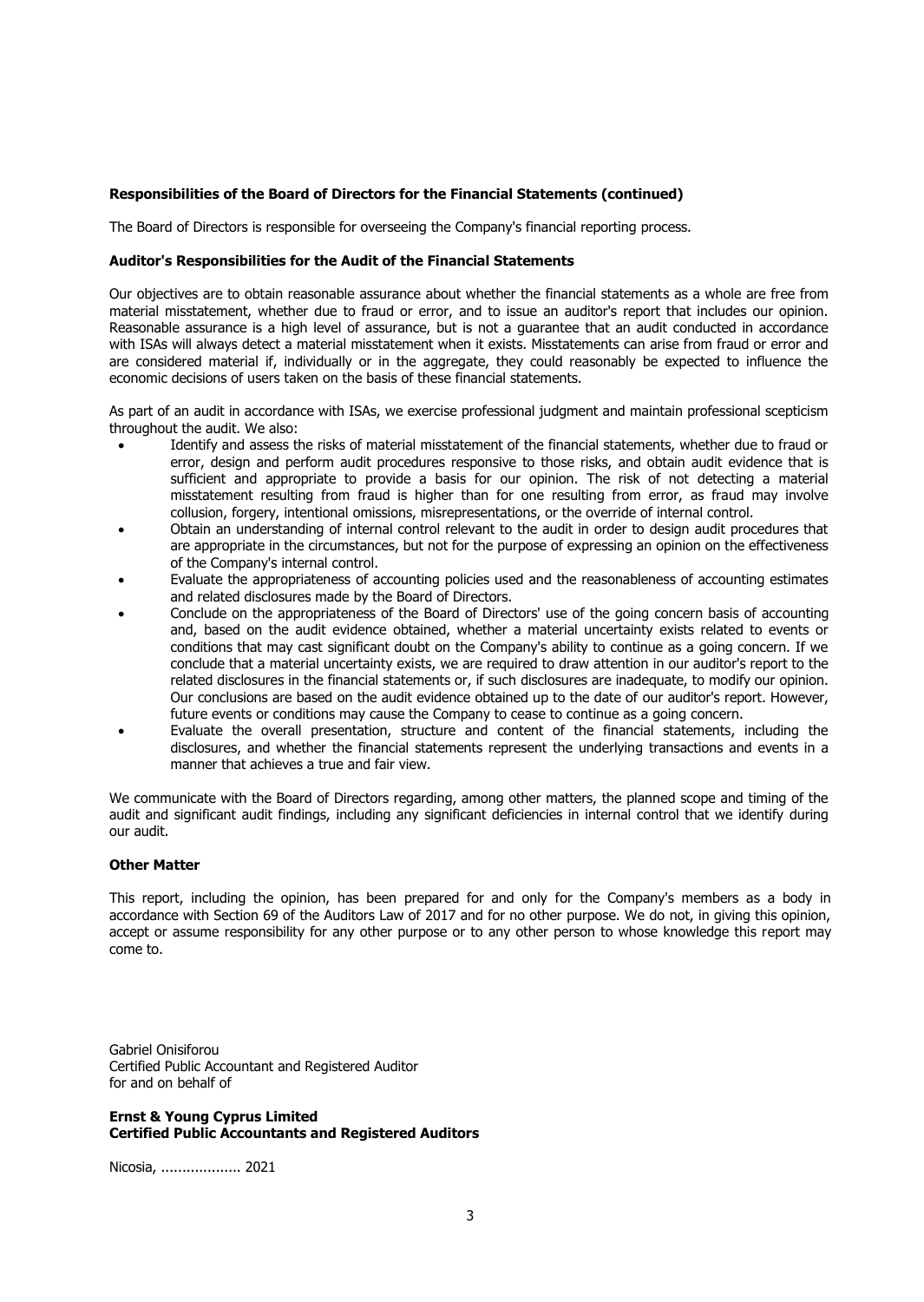# STATEMENT OF COMPREHENSIVE INCOME

Year ended 31 December 2020

|                                         |             | 2020     | 2019     |
|-----------------------------------------|-------------|----------|----------|
|                                         | <b>Note</b> | €        | €        |
| <b>Revenue</b>                          | 8           | 48.466   | 53.343   |
| Cost of sales                           | 9           | (52.764) | (51.480) |
| Gross (loss)/profit                     |             | (4.298)  | 1.863    |
| Administration expenses                 | 9           | (5.881)  | (6.576)  |
| Loss before tax                         |             | (10.179) | (4.713)  |
| Tax                                     | 10          |          | (421)    |
| Net loss for the year                   |             | (10.179) | (5.134)  |
| Other comprehensive income              |             |          |          |
| Total comprehensive income for the year |             | (10.179) | (5.134)  |

The notes on pages 8 to 19 form an integral part of these financial statements.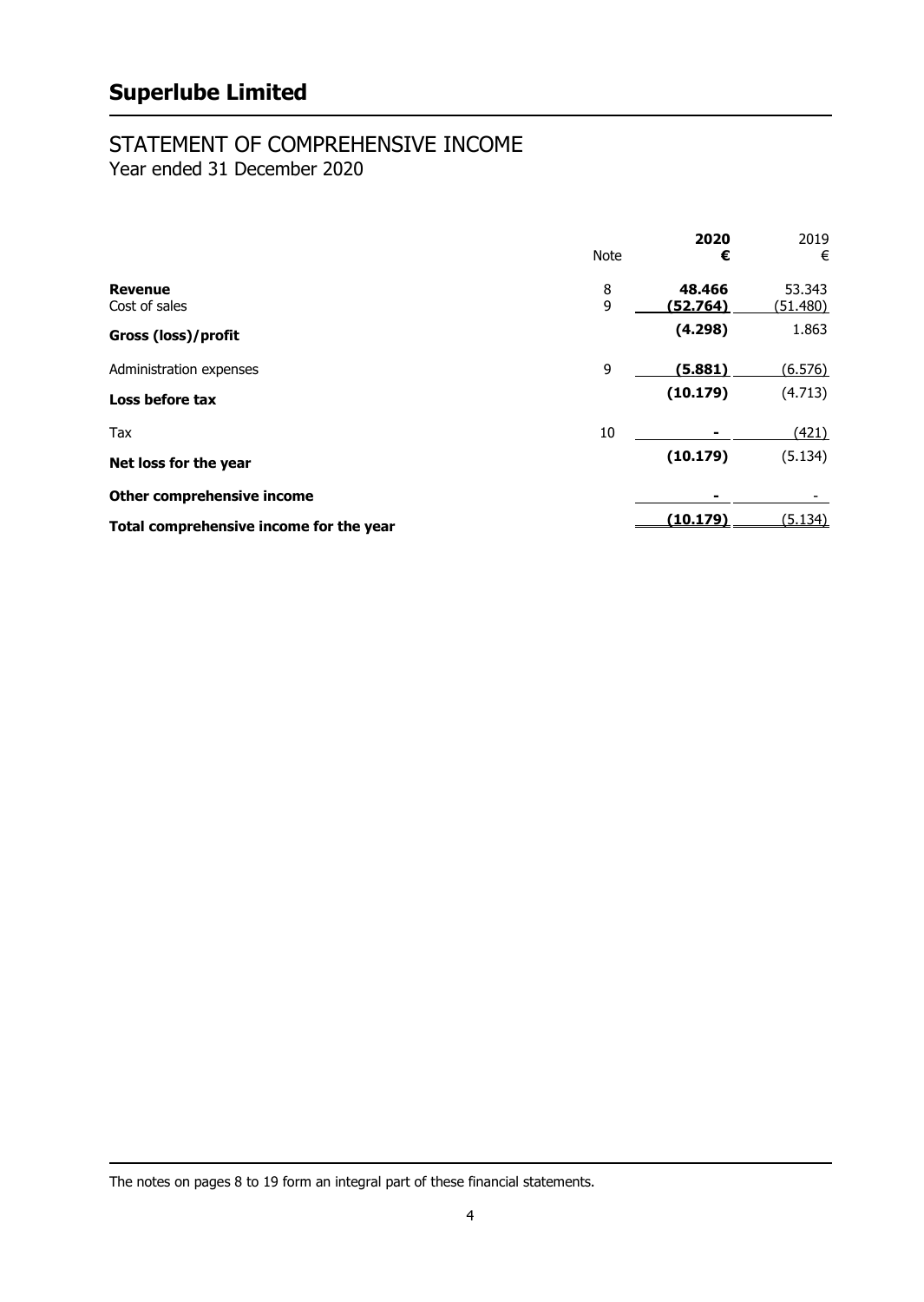## STATEMENT OF FINANCIAL POSITION

31 December 2020

|                                                                         | <b>Note</b> | 2020<br>€         | 2019<br>€         |
|-------------------------------------------------------------------------|-------------|-------------------|-------------------|
| <b>ASSETS</b>                                                           |             |                   |                   |
| <b>Non-current assets</b><br>Property, plant and equipment              | 11          |                   |                   |
| <b>Current assets</b><br>Trade and other receivables<br>Cash at bank    | 12<br>13    | 33.041<br>124.912 | 29.248<br>135.906 |
|                                                                         |             | 157.953           | 165.154           |
| <b>Total assets</b>                                                     |             | 157.953           | 165.154           |
| <b>EQUITY AND LIABILITIES</b>                                           |             |                   |                   |
| <b>Equity</b><br>Share capital<br>Retained earnings                     | 14          | 50,000<br>96.273  | 50.000<br>106.452 |
| <b>Total equity</b>                                                     |             | 146.273           | 156.452           |
| <b>Current liabilities</b><br>Other payables<br>Current tax liabilities | 15          | 11.680            | 7.461<br>1.241    |
|                                                                         |             | 11.680            | 8.702             |
| <b>Total equity and liabilities</b>                                     |             | 157.953           | 165.154           |

On ................... 2021 the Board of Directors of Superlube Limited authorised these financial statements for issue.

Georgios Gregoras **Andreas Stratis** Georgios Gregoras Director **Director** Director

.................................... ....................................

The notes on pages 8 to 19 form an integral part of these financial statements.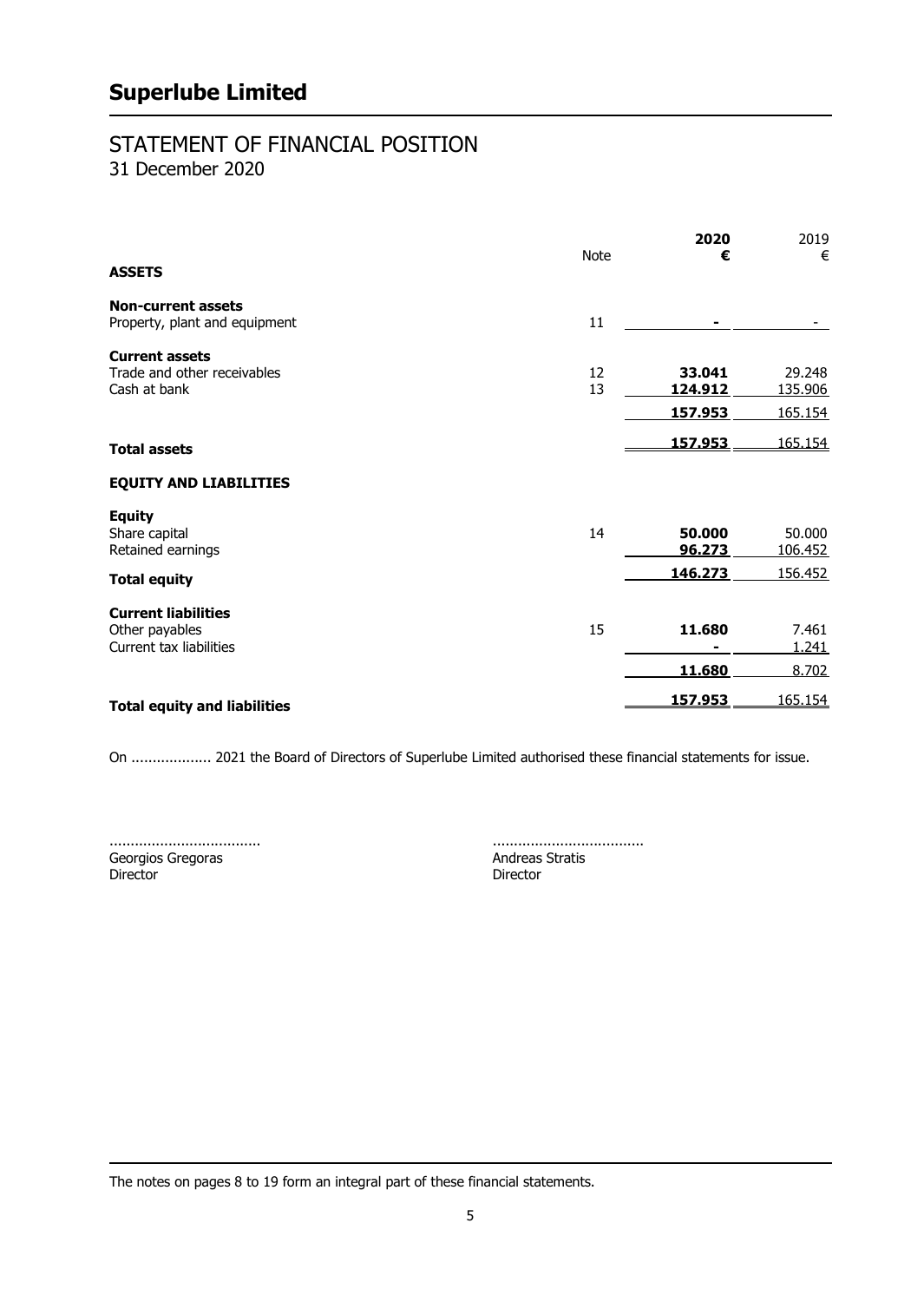## STATEMENT OF CHANGES IN EQUITY

Year ended 31 December 2020

|                                                      | <b>Share</b><br>capital<br>€ | <b>Retained</b><br>earnings<br>€ | <b>Total</b><br>€ |
|------------------------------------------------------|------------------------------|----------------------------------|-------------------|
| <b>Balance at 1 January 2019</b>                     | 50.000                       | 111.586                          | 161.586           |
| <b>Comprehensive income</b><br>Net loss for the year |                              | (5.134)                          | (5.134)           |
| Balance at 31 December 2019/1 January 2020           | 50.000                       | 106.452                          | 156.452           |
| <b>Comprehensive income</b><br>Net loss for the year |                              | (10.179)                         | (10.179)          |
| <b>Balance at 31 December 2020</b>                   | 50.000                       | 96.273                           | 146.273           |

Companies, which do not distribute 70% of their profits after tax, as defined by the Special Contribution for the Defence of the Republic Law, within two years after the end of the relevant tax year, will be deemed to have distributed this amount as dividend on the 31 of December of the second year. The amount of the deemed dividend distribution is reduced by any actual dividend already distributed by 31 of December of the second year for the year the profits relate.

The Company pays special defence contribution on behalf of the shareholders over the amount of the deemed dividend distribution at a rate of 17% (applicable since 2014) when the entitled shareholders are natural persons tax residents of Cyprus and have their domicile in Cyprus. In addition, from 2019 (deemed dividend distribution of year 2017 profits), the Company pays on behalf of the shareholders General Healthcare System (GHS) contribution at a rate of 2.65% (31 December 2019: 1.70%), when the entitled shareholders are natural persons tax residents of Cyprus, regardless of their domicile.

The notes on pages 8 to 19 form an integral part of these financial statements.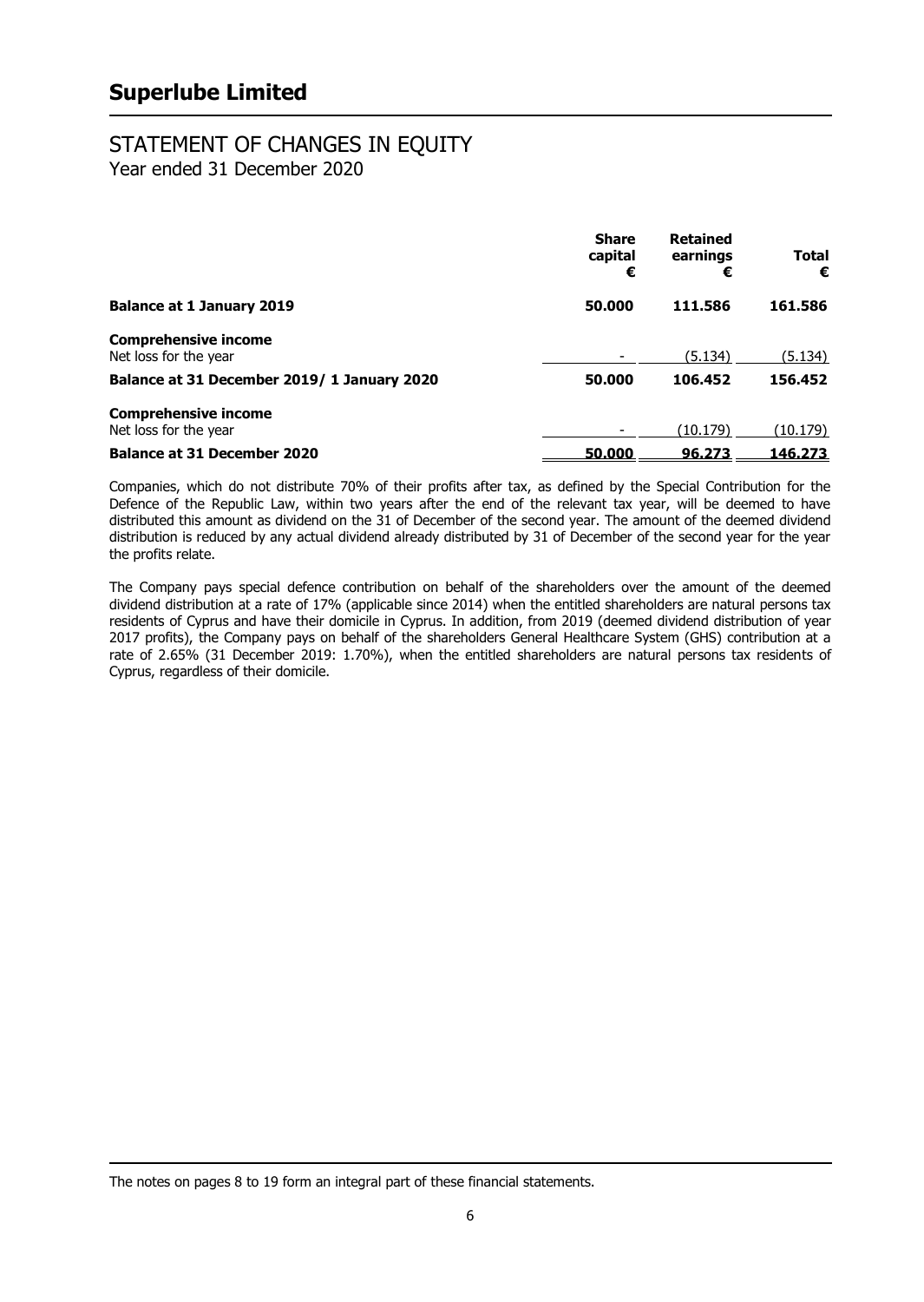## CASH FLOW STATEMENT

Year ended 31 December 2020

|                                                                                                                            | <b>Note</b> | 2020<br>€        | 2019<br>€               |
|----------------------------------------------------------------------------------------------------------------------------|-------------|------------------|-------------------------|
| <b>CASH FLOWS FROM OPERATING ACTIVITIES</b>                                                                                |             |                  |                         |
| Loss before tax                                                                                                            |             | (10.179)         | (4.713)                 |
|                                                                                                                            |             | (10.179)         | (4.713)                 |
| Changes in working capital:<br>(Increase)/decrease in Trade and other receivables<br>Increase/(Decrease) in Other payables |             | (3.793)<br>4.219 | 9.616<br><u>(2.360)</u> |
| Cash (used in)/generated from operations                                                                                   |             | (9.753)          | 2.543                   |
| Tax paid                                                                                                                   |             | (1.241)          | (421)                   |
| Net cash (used in)/generated from operating activities                                                                     |             | (10.994)         | 2.122                   |
| <b>CASH FLOWS FROM INVESTING ACTIVITIES</b>                                                                                |             |                  |                         |
| <b>CASH FLOWS FROM FINANCING ACTIVITIES</b>                                                                                |             |                  |                         |
| Net (decrease)/increase in cash and cash equivalents                                                                       |             | (10.994)         | 2.122                   |
| Cash and cash equivalents at beginning of the year                                                                         |             | 135.906          | 133.784                 |
| Cash and cash equivalents at end of the year                                                                               | 13          | 124.912          | <u>135.906 </u>         |

The notes on pages 8 to 19 form an integral part of these financial statements.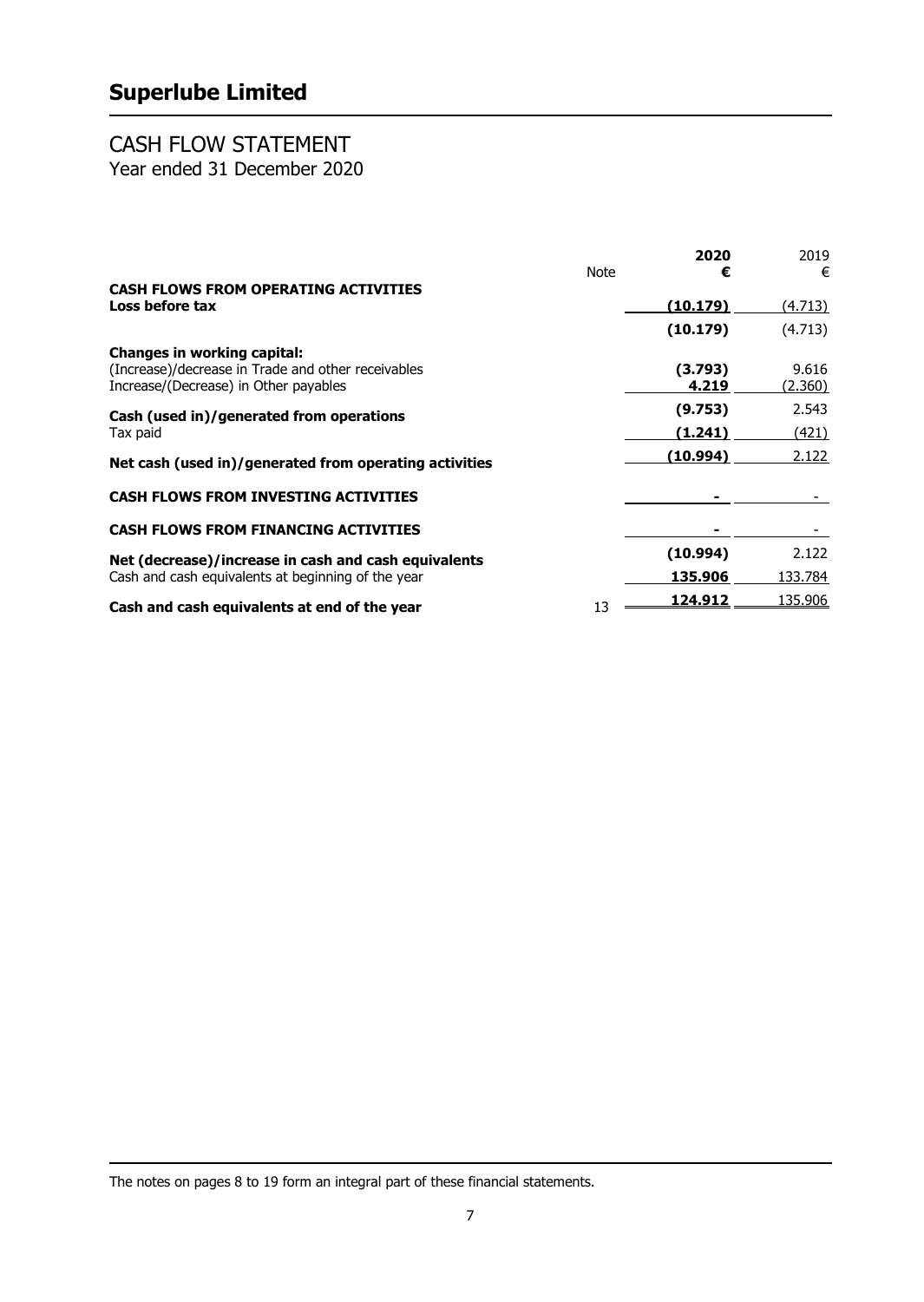#### **1. Corporate information**

#### **Country of incorporation**

Superlube Limited (the ''Company'') was incorporated in Cyprus on 14 November 1987 as a private limited liability company under the provisions of the Cyprus Companies Law, Cap. 113. Its registered office is at 3 Ellispontou Street, Strovolos, Nicosia, 2015, Cyprus.

#### **Principal activities**

On 18 February 2016 the Board of Directors approved the termination of the production activities of the Company and the redundancy of its personnel by April 2016. On 19 June 2018 a memorandum of understanding (MOU) was signed by the Government and the oil entities, reaching a consensus for the relocation of Fuels from Larnaca to Vasiliko. The Company continued earning fees for the usage of the pipeline and tank rentals until September 2020. After that, the Company entered into a dormant status and the directors and shareholders are currently contemplating its future plans. There is currently no intention to liquidate the company and thus the financial statements continue to be prepared under the going concern basis of accounting.

#### Operating Environment of the Company

With the recent and rapid development of the Coronavirus disease (COVID-19) pandemic the world economy entered a period of unprecedented health care crisis that has caused considerable global disruption in business activities and everyday life.

Many countries have adopted extraordinary and economically costly containment measures. Certain countries have required companies to limit or even suspend normal business operations. Governments have implemented restrictions on travelling as well as strict quarantine measures throughout the year.

Industries such as tourism, hospitality and entertainment have been directly disrupted significantly by these measures. Other industries, such as manufacturing and financial services, have also been indirectly affected.

In Cyprus, on 15 March 2020, the Council of Ministers in an extraordinary meeting, announced that Cyprus is entering a state of emergency considering the uncertain situation as was unfold daily, the growing spread of COVID-19 outbreak and the World Health Organization's data on the situation.

To this end, certain measures have been taken by the Republic of Cyprus since then with a view to safeguarding public health and ensuring the economic survival of working people, businesses, vulnerable groups and the economy at large.

New entry regulations have been applied with regards to protecting the population from a further spread of the disease which tightened the entry of individuals to the Republic of Cyprus within the year. Additionally, a considerable number of private businesses operating in various sectors of the economy closed for a period of time while a number of lockdown measures, such as the prohibition of unnecessary movements and the suspension of operations of retail companies (subject to certain exemptions), were applied throughout the year. The measures were continuously revised (lifted or tightened) by the Republic of Cyprus during the year taking into consideration the epidemic status in the country.

The financial effect of the current crisis on the global economy and overall business activities cannot be estimated with reasonable certainty though, due to the pace at which the outbreak expands and the high level of uncertainties arising from the inability to reliably predict the outcome. Management's current expectations and estimates could differ from actual result.

Management has considered the unique circumstances and the risk exposures of the Company and has concluded that there is no significant impact in the Company's financial position and performance. The Company is not dependent on external financing, hence its ability to continue as a going concern is not considered at stake. Management will continue to monitor the situation closely and will assess any potential further impact on the Company's financial position and performance, in case the period of disruption becomes prolonged.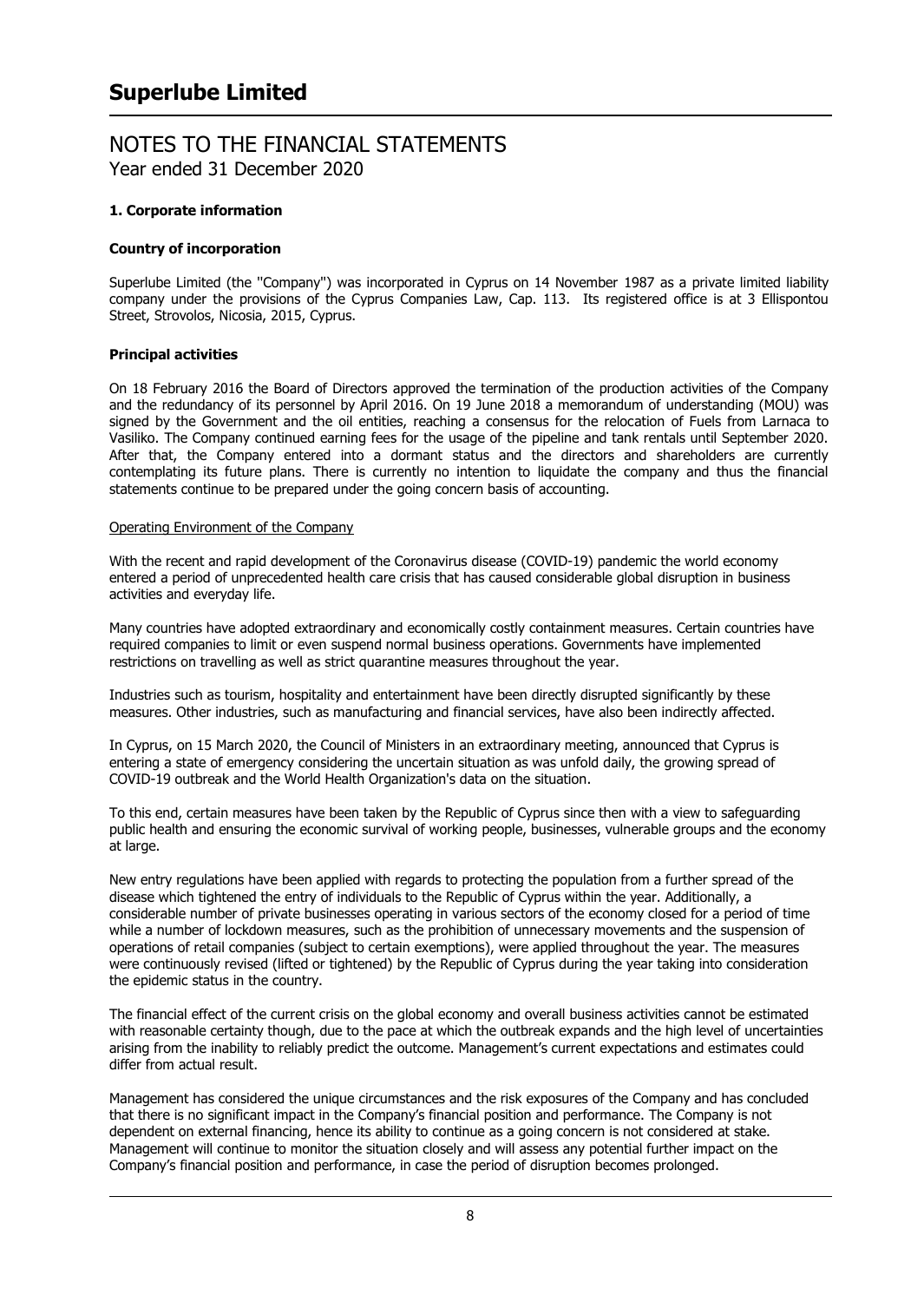#### **2. Basis of preparation**

The financial statements have been prepared in accordance with International Financial Reporting Standards (IFRSs) as adopted by the European Union (EU) and the requirements of the Cyprus Companies Law, Cap. 113. The financial statements have been prepared under the historical cost convention.

The preparation of financial statements in conformity with IFRSs requires the use of certain critical accounting estimates and requires management to exercise its judgment in the process of applying the Company's accounting policies. The areas involving a higher degree of judgment or complexity, or areas where assumptions and estimates are significant to the financial statements are disclosed in Note 7.

#### **3. Adoption of new or revised standards and interpretations**

As from 1 January 2020, the Company adopted all the following IFRSs and International Accounting Standards (IAS), which are relevant to its operations. The adoption of these Standards did not have a material effect on the financial statements.

#### **4. Summary of significant accounting policies**

The principal accounting policies adopted in the preparation of these financial statements are set out below. These policies have been consistently applied to all years presented in these financial statements unless otherwise stated.

#### **Revenue from contracts with customers**

Revenue comprises the fair value of the sale of goods and services, net of value added tax and discounts. Revenue from contracts with customers is recognised when control of the goods or services are transferred to the customer at an amount that reflects the consideration to which the Company expects to be entitled in exchange for those goods or services. Control over goods sold and services rendered is transferred to the customer upon delivery of the respective products or service respectively. Revenue is recognised to the extent that it is probable that the economic benefits will flow to the Company and the revenue can be reliably measured.

The Company assesses whether it acts as principal or agent in its revenue arrangements. The Company has concluded that in all sales transactions it acts as principal.

Revenue is recognized as follows:

#### **• Provision of services**

For sales of services, revenue is recognised in the accounting period in which the services are rendered, as the customer obtains control over the promised services, by reference to stage of completion of each specific performance obligation and assessed on the basis of the actual service provided as a proportion of the total services to be provided.

#### **Interest Income**

Interest income is recognised on a time-proportion basis using the effective interest method. When a loan or receivable is impaired, the Company reduces the carrying amount to its recoverable amount, being the estimated future cash flows discounted at the original effective interest rate of the instrument and continues unwinding the discount as interest income. Interest income on impaired loans and receivables is recognised using the original effective interest rate.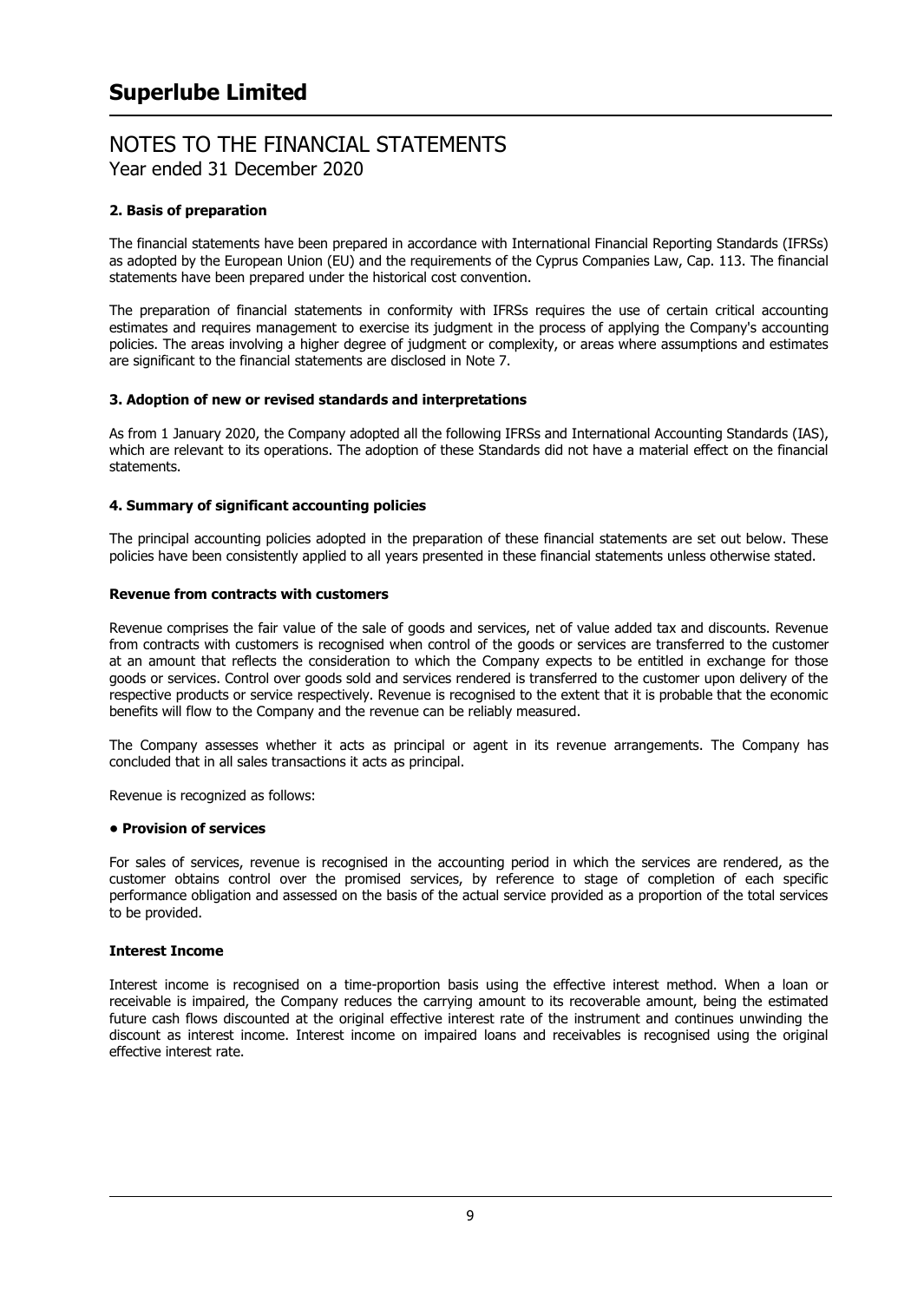#### **4. Summary of significant accounting policies (continued)**

#### **Foreign currency translation**

#### **(1) Functional and presentation currency**

Items included in the Company's financial statements are measured using the currency of the primary economic environment in which the entity operates ('the functional currency'). The financial statements are presented in Euro (€), which is the Company's functional and presentation currency.

#### **(2) Transactions and balances**

Foreign currency transactions are translated into the functional currency using the exchange rates prevailing at the dates of the transactions. Foreign exchange gains and losses resulting from the settlement of such transactions and from the translation at year-end exchange rates of monetary assets and liabilities denominated in foreign currencies are recognised in profit or loss.

#### **Tax**

Current tax liabilities and assets are measured at the amount expected to be paid to or recovered from the taxation authorities, using the tax rates and laws that have been enacted, or substantively enacted, by the reporting date.

#### **Property, plant and equipment**

Property, plant and equipment are stated at historical cost less accumulated depreciation and any accumulated impairment losses.

Depreciation is calculated on the straight-line method so as to write off the cost of each asset to its residual value over its estimated useful life. The annual depreciation rates used are as follows:

|                        | $\frac{0}{0}$ |
|------------------------|---------------|
| Plant and machinery    | 10            |
| Leashold improvements  | 10            |
| Furniture and fixtures | 10            |
| Computer equipment     | 10-20         |

The assets residual values and useful lives are reviewed, and adjusted if appropriate, at each reporting date.

Where the carrying amount of an asset is greater than its estimated recoverable amount, the asset is written down immediately to its recoverable amount.

Expenditure for repairs and maintenance of property, plant and equipment is charged to profit or loss of the year in which it is incurred. The cost of major renovations and other subsequent expenditure are included in the carrying amount of the asset when it is probable that future economic benefits in excess of the originally assessed standard of performance of the existing asset will flow to the Company. Major renovations are depreciated over the remaining useful life of the related asset.

An item of property, plant and equipment is derecognised upon disposal or when no future economic benefits are expected to arise from the continued use of the asset. Any gain or loss arising on the disposal or retirement of an item of property, plant and equipment is determined as the difference between the sales proceeds and the carrying amount of the asset and is recognised in profit or loss.

#### **Financial instruments**

Financial assets and financial liabilities are recognised in the Company's statement of financial position when the Company becomes a party to the contractual provisions of the instrument.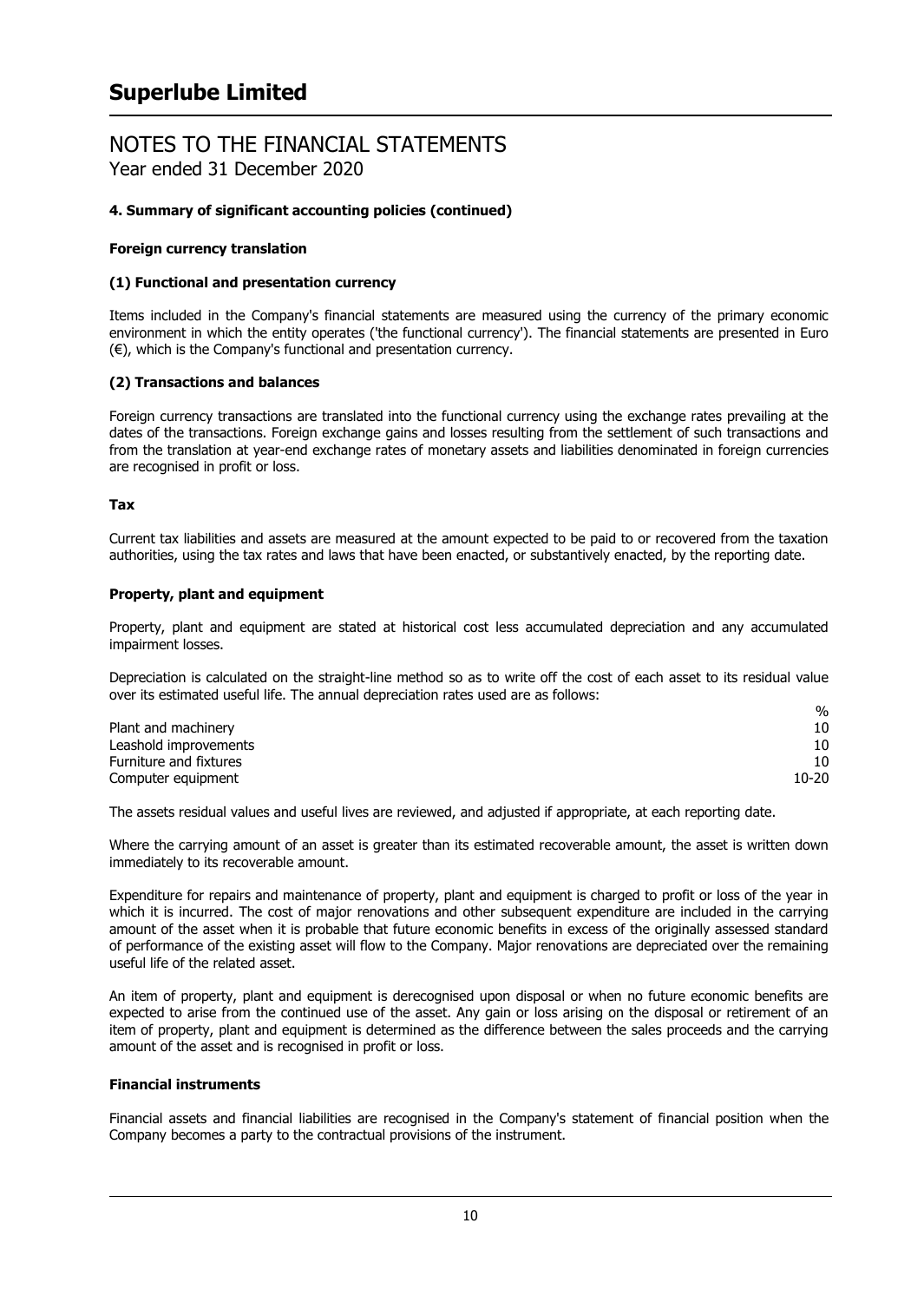#### **4. Summary of significant accounting policies (continued)**

#### **Financial instruments (continued)**

#### **Financial assets - Classification (continued)**

Financial assets are classified, at initial recognition, as subsequently measured at amortised cost, fair value through other comprehensive income (OCI), and fair value through profit or loss.

The classification of financial assets at initial recognition depends on the financial asset's contractual cash flow characteristics and the Company's business model for managing them. In order for a financial asset to be classified and measured at amortised cost or fair value through OCI, it needs to give rise to cash flows that are 'solely payments of principal and interest (SPPI)' on the principal amount outstanding. This assessment is referred to as the SPPI test and is performed at an instrument level.

The Company's business model for managing financial assets refers to how it manages its financial assets in order to generate cash flows. The business model determines whether cash flows will result from collecting contractual cash flows, selling the financial assets, or both.

Purchases or sales of financial assets that require delivery of assets within a time frame established by regulation or convention in the market place (regular way trades) are recognised on the trade date, i.e., the date that the Company commits to purchase or sell the asset.

#### **Subsequent measurement**

For purposes of subsequent measurement, financial assets are classified in three categories:

• Financial assets at amortised cost (debt instruments)

• Financial assets designated at fair value through OCI with no recycling of cumulative gains and losses upon derecognition (equity instruments)

• Financial assets at fair value through profit or loss

#### **(a) Financial assets at fair value through profit or loss**

Financial assets at fair value through profit or loss include financial assets held for trading, financial assets designated upon initial recognition at fair value through profit or loss, or financial assets mandatorily required to be measured at fair value. Financial assets are classified as held for trading if they are acquired for the purpose of selling or repurchasing in the near term.

Derivatives are also categorised as 'held for trading' unless they are designated as hedges. Assets in this category are classified as current assets if they are either held for trading or are expected to be realised within 12 months of the end of the reporting period, otherwise they are classified as non-current. Financial assets with cash flows that are not solely payments of principal and interest are classified and measured at fair value through profit or loss, irrespective of the business model.

#### **(b) Financial assets at amortised cost**

The Company measures financial assets at amortised cost if both of the following conditions are met: a) the financial asset is held within a business model with the objective to hold financial assets in order to collect contractual cash flows and b) the contractual terms of the financial asset give rise on specified dates to cash flows that are solely payments of principal and interest on the principal amount outstanding. Financial assets at amortised cost are subsequently measured using the effective interest (EIR) method and are subject to impairment. Gains and losses are recognised in profit or loss when the asset is derecognised, modified or impaired.

#### **(c) Financial assets at fair value through OCI with no recycling of cumulative gains and losses upon derecognition (equity instruments)**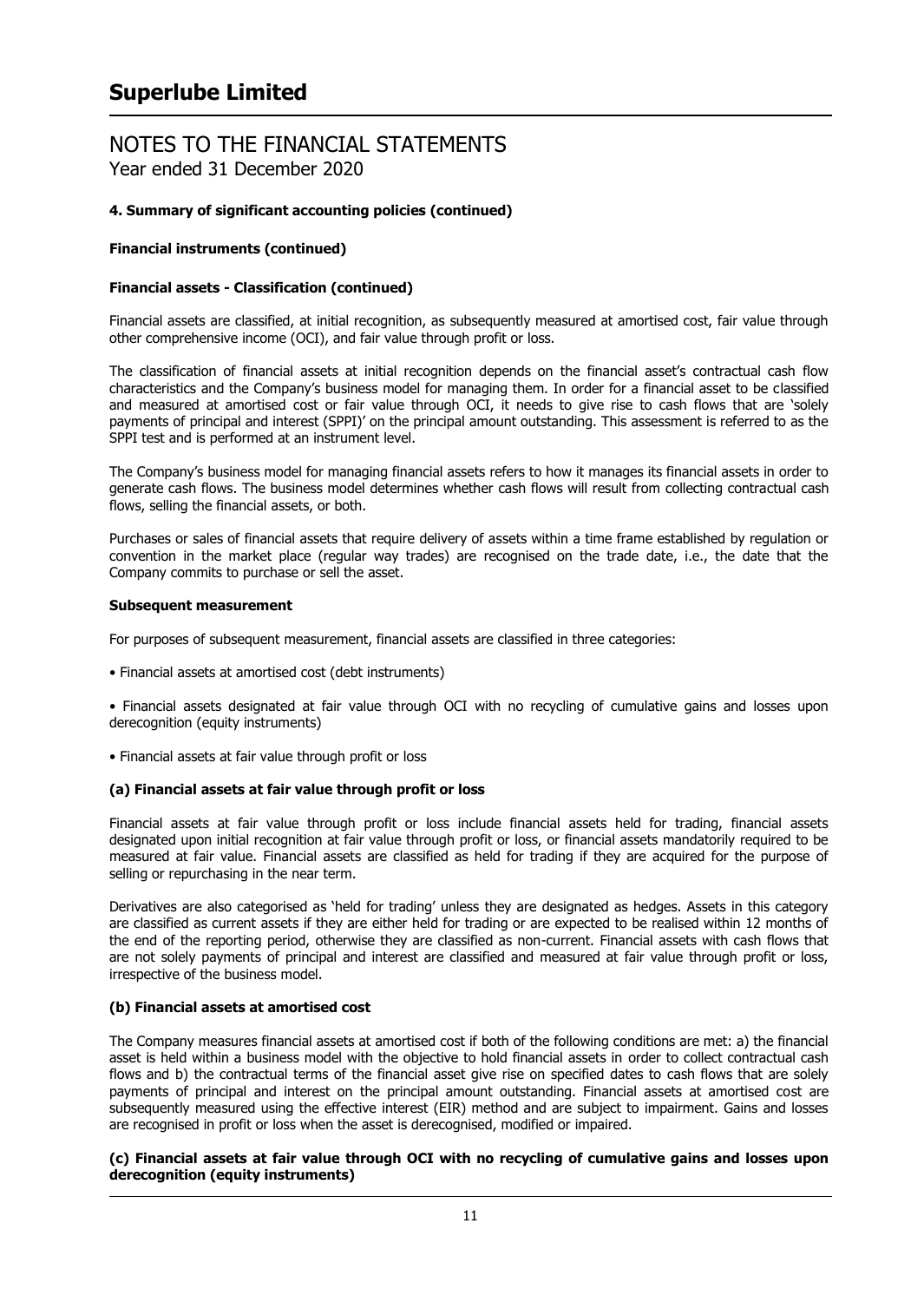#### **4. Summary of significant accounting policies (continued)**

#### **Financial instruments (continued)**

#### **Financial assets - Classification (continued)**

Upon initial recognition, the Company can elect to classify irrevocably its equity investments as equity instruments designated at fair value through OCI when they meet the definition of equity under IAS 32 Financial Instruments: Presentation and are not held for trading. The classification is determined on an instrument-by-instrument basis. Gains and losses on these financial assets are never recycled to profit or loss. Dividends are recognised as other income in the statement of profit or loss when the right of payment has been established, except when the Company benefits from such proceeds as a recovery of part of the cost of the financial asset, in which case, such gains are recorded in OCI. Equity instruments designated at fair value through OCI are not subject to impairment assessment.

#### Trade receivables

Trade receivables are amounts due from customers for services performed in the ordinary course of business. If collection is expected in one year or less (or in the normal operating cycle of the business if longer), they are classified as current assets. If not, they are presented as non-current assets.

Trade receivables are recognised initially at fair value and subsequently measured at amortised cost using the effective interest method, less provision for impairment.

Trade receivables are also subject to the impairment requirements of IFRS 9. The Company applies the IFRS 9 simplified approach to measuring expected credit losses which uses a lifetime expected loss allowance for all trade receivables. See Note 6 Credit risk section.

#### Cash and cash equivalents

For the purposes of the statement of cash flows, cash and cash equivalents include cash on hand and at bank deposits.

#### **Other payables**

Other payables are initially measured at fair value and are subsequently measured at amortised cost, using the effective interest rate method.

#### **Derecognition of financial assets and liabilities**

#### **Financial assets**

A financial asset (or, where applicable a part of a financial asset or part of a group of similar financial assets) is derecognised when:

• the rights to receive cash flows from the asset have expired;

• the Company retains the right to receive cash flows from the asset, but has assumed an obligation to paythem in full without material delay to a third party under a 'pass through' arrangement; or

• the Company has transferred its rights to receive cash flows from the asset and either (a) has

transferredsubstantially all the risks and rewards of the asset, or (b) has neither transferred nor retained substantially all the risks and rewards of the asset, but has transferred control of the asset.

**Financial liabilities**

A financial liability is derecognised when the obligation under the liability is discharged or cancelled or expires.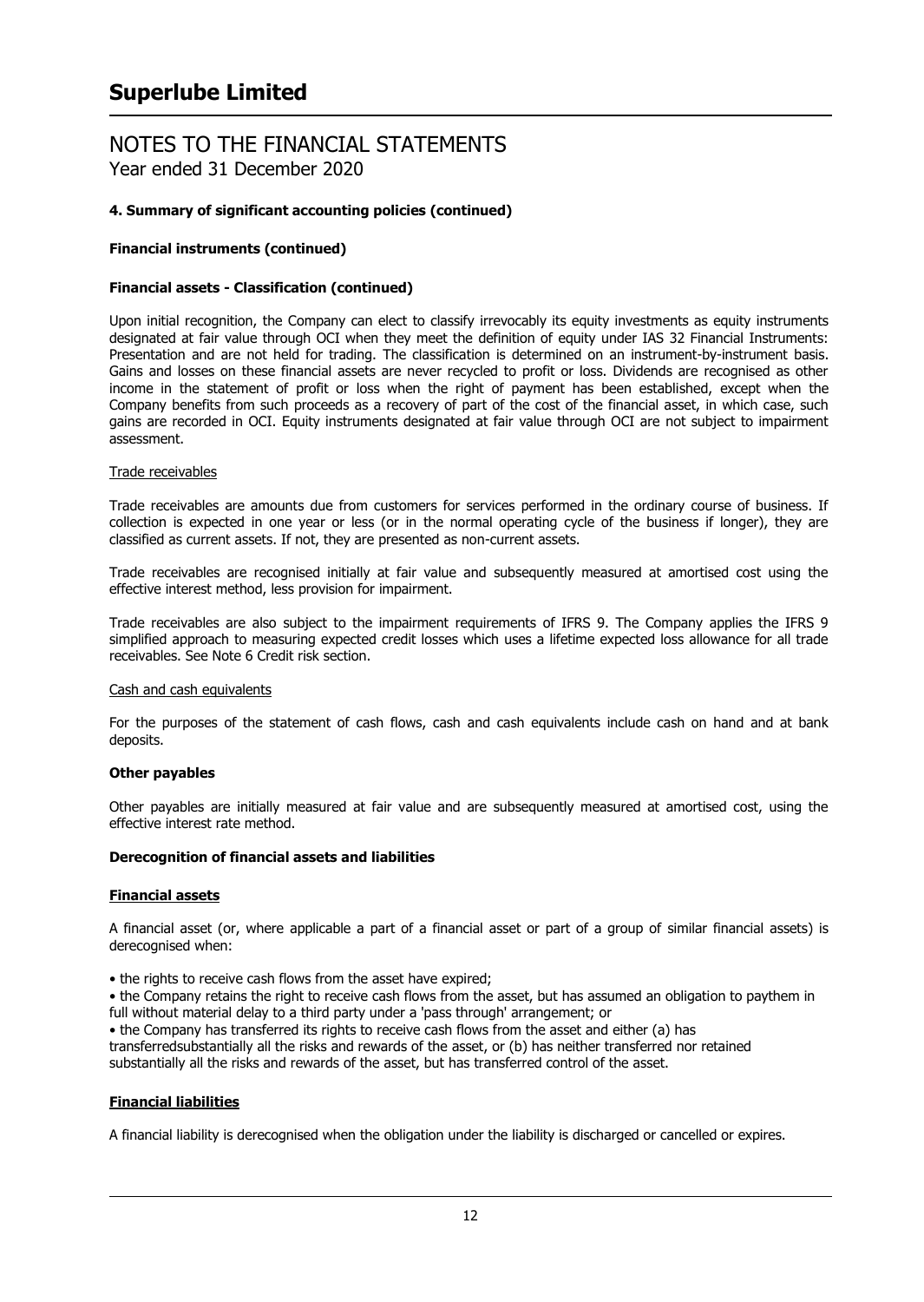#### **4. Summary of significant accounting policies (continued)**

#### **Financial instruments (continued)**

#### **Financial assets - Classification (continued)**

#### **Financial assets - Classification (continued)**

When an existing financial liability is replaced by another from the same lender on substantially different terms, or the terms of an existing liability are substantially modified, such an exchange or modification is treated as a derecognition of the original liability and the recognition of a new liability, and the difference in the respective carrying amounts is recognised in profit or loss.

#### **Offsetting financial instruments**

Financial assets and financial liabilities are offset and the net amount reported in the statement of financial position if, and only if, there is a currently enforceable legal right to offset the recognised amounts and there is an intention to settle on a net basis, or to realise the asset and settle the liability simultaneously. This is not generally the case with master netting agreements, and the related assets and liabilities are presented gross in the statement of financial position.

#### **Share capital**

Ordinary shares are classified as equity.

#### **Provisions**

Provisions are recognised when the Company has a present legal or constructive obligation as a result of past events, it is probable that an outflow of resources will be required to settle the obligation, and a reliable estimate of the amount can be made. Where the Company expects a provision to be reimbursed, for example under an insurance contract, the reimbursement is recognised as a separate asset but only when the reimbursement is virtually certain.

#### **5. New accounting pronouncements**

During the current year the Company adopted all the new and revised International Financial Reporting Standards (IFRS) that are relevant to its operations and are effective for accounting periods beginning on 1 January 2020.

#### **Standards issued but not yet effective**

Up to the date of approval of the financial statements, certain new standards, interpretations and amendments to existing standards have been published that are not yet effective for the current reporting period and which the Company has not early adopted, as follows:

#### **(i) Issued by the IASB and adopted by the European Union**

- Amendment to IFRS 3 Business Combinations (issued on 22 October 2018) (effective for annual periods beginning on or after 1 January 2020)
- Amendments to IFRS 9, IAS 39 and IFRS17: Interest Rate Benchmark Reform Phase 1 (issued on 26 September 2019) (effective for annual periods beginning on or after 1 January 2020).
- Amendments to IFRS 16 Leases Covid 19 Related Rent Concessions (issued on 28 May 2020) (effective for annual periods beginning on or after 1 June 2020).
- IAS 1 Presentation of Financial Statements and IAS 8 Accounting Policies, Changes, in Accounting Estimates and Errors: Definition of ''material'' (Amendements)

#### **(ii) Issued by the IASB but not yet adopted by the European Union**

Interest Rate Benchmark Reform Phase 2 IFRS 9, IAS 39, IFRS17, IFRS 4, IFRS 16 (Amendments)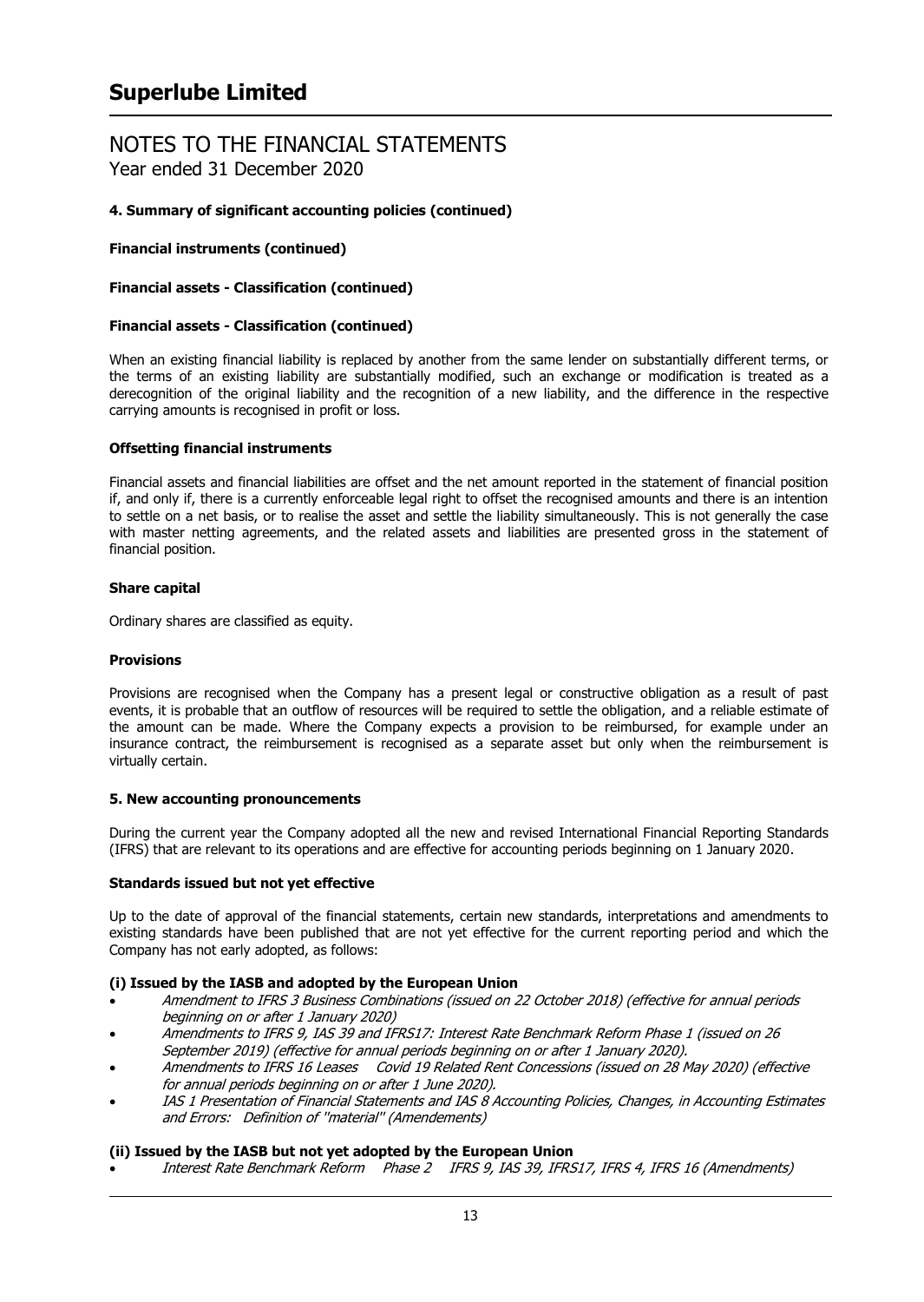#### **5. New accounting pronouncements (continued)**

#### **(ii) Issued by the IASB but not yet adopted by the European Union (continued)**

- Amendments to IAS 1 Presentation of Financial Statements: Classification of Liabilities as Current or Non current (issued on 23 January 2020) (effective for annual periods beginning on or after 1 January 2022).
- Amendments to IFRS 3 Business Combinations; IAS 16 Property, Plant and Equipment; IAS 37 Provisions, Contingent Liabilities and Contingent Assets; Annual Improvements 2018 2020 (All issued 14 May 2020) (effective for annual periods beginning on or after 1 January 2022).

The Board of Directiors expects that the adoption of these standards in the future periods will not have a material effect on the financial statements of the Company.

#### **6. Financial risk management objectives and policies**

#### **Financial risk factors**

The Company is exposed to credit risk, liquidity risk and capital risk management arising from the financial instruments it holds. The risk management policies employed by the Company to manage these risks are discussed below:

#### **6.1 Credit risk**

Credit risk arises from cash and cash equivalents, deposits with banks and financial institutions, as well as credit exposures, including outstanding receivables mainly from related companies.

#### **6.2 Liquidity risk**

Liquidity risk is the risk that the Company will encounter difficulty in meeting its obligations associated with financial liabilities.

The table below summarises the maturity profile of the Company's financial liabilities at the reporting date based on contractual undiscounted payments. Balances due within 12 months, equal their carrying balances as the impact of discounting is not significant.

#### **31 December 2020** Less than

|                  | 1 year              |
|------------------|---------------------|
| Other payables   | €<br>11.680         |
|                  | 11,680              |
| 31 December 2019 | Less than<br>1 year |
| Other payables   | €<br>7.461          |
|                  | 7.461               |

#### **6.3 Capital risk management**

Capital includes equity shares.

The Company manages its capital to ensure that it will be able to continue as a going concern while maximising the return to shareholders through the optimisation of the debt and equity balance.

#### **Fair values**

The fair values of the Company's financial assets and liabilities approximate their carrying amounts at the reporting date.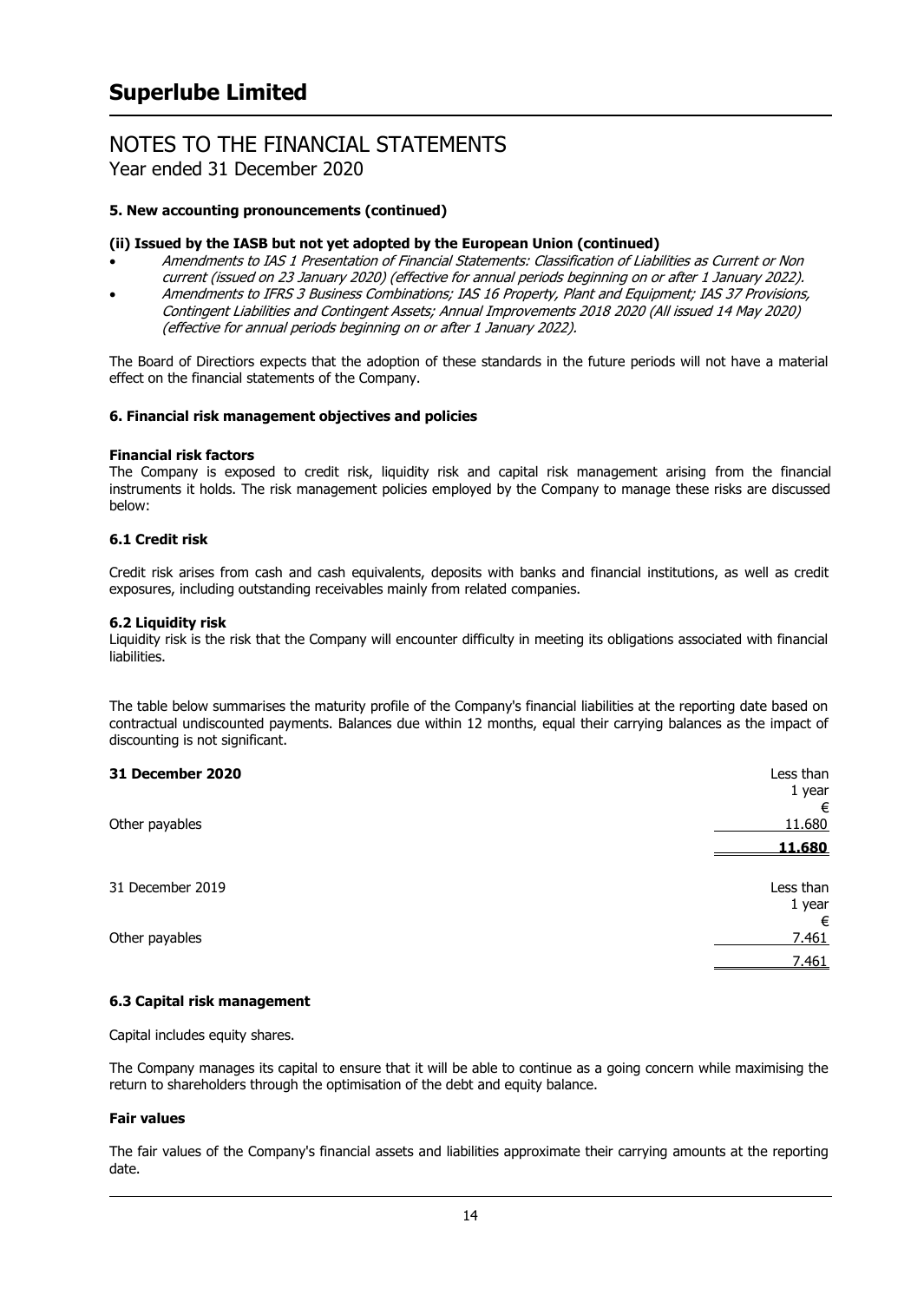#### **7. Critical accounting estimates, judgments and assumptions**

The preparation of the Company's financial statements requires Management to make judgments, estimates and assumptions that affect the reported amounts of revenues, expenses, assets and liabilities, and the disclosure of contingent liabilities, at the reporting date. However, uncertainty about these assumptions and estimates could result in outcomes that could require a material adjustment to the carrying amount of the asset or liability affected in the future.

#### **Judgments**

In the process of applying the Company's accounting policies, Management has made the following judgments, apart from those involving estimations, which had the most significant effect on the amounts recognised in the financial statements:

#### **Income taxes**

Significant judgment is required in determining the provision for income taxes. There are transactions and calculations for which the ultimate tax determination is uncertain during the ordinary course of business. The Company recognises liabilities for anticipated tax audit issues based on estimates of whether additional taxes will be due. Where the final tax outcome of these matters is different from the amounts that were initially recorded, such differences will impact the income tax and deferred tax provisions in the period in which such determination is made.

#### **8. Revenue**

|                                                      | €      | €      |
|------------------------------------------------------|--------|--------|
| Sales of services (Note 16.1)                        | 48.466 | 53.343 |
|                                                      | 48.466 | 53.343 |
| 9. Expenses by nature                                |        |        |
|                                                      | 2020   | 2019   |
|                                                      | €      | €      |
| Auditors' remuneration                               | 3.600  | 3.700  |
| Legal fees                                           | 2.136  | 2.136  |
| Electricity and fuel                                 | 784    | 1.214  |
| <b>Bank Charges</b>                                  | 145    | 740    |
| Licences and charges                                 | 51.980 | 50.266 |
| Total cost of goods sold and administrative expenses | 58.645 | 58.056 |
| <b>10. Tax</b>                                       |        |        |

|                               | ZUZU | 2019 |
|-------------------------------|------|------|
|                               |      |      |
| Corporation tax - prior years | -    | 42۱  |
| Charge for the year           |      |      |

**2020** 2019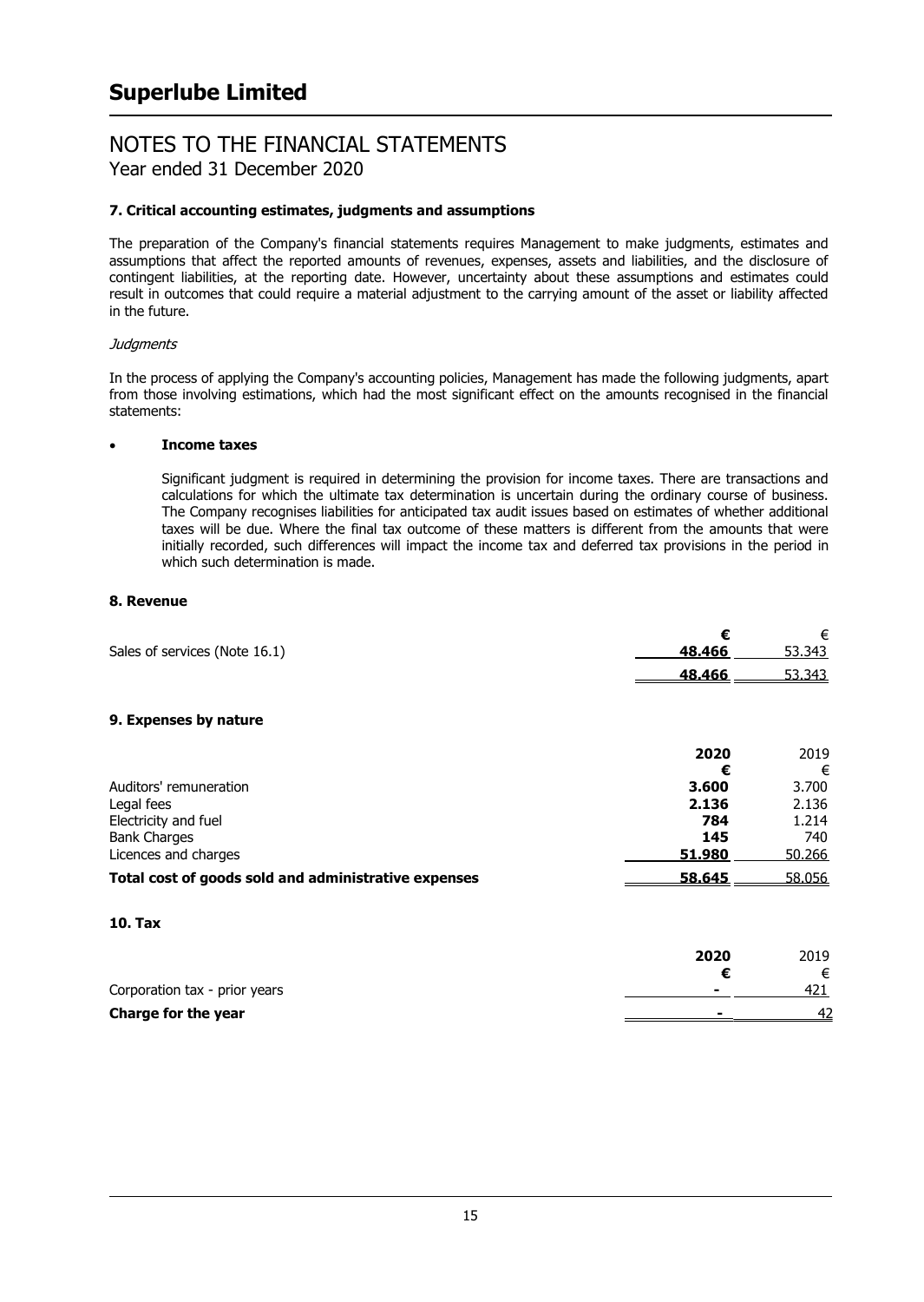#### **10. Tax (continued)**

The tax on the Company's results before tax differs from theoretical amount that would arise using the applicable tax rates as follows:

|                                                                                                      | 2020             | 2019<br>€ |
|------------------------------------------------------------------------------------------------------|------------------|-----------|
| Loss before tax                                                                                      | (10.179)         | (4.713)   |
| Tax calculated at the applicable tax rates<br>Tax effect of expenses not deductible for tax purposes | (1.272)<br>1.272 | (589)     |
| Tax effect of tax loss for the year                                                                  |                  | 589       |
| Prior year tax                                                                                       |                  | 421       |
| <b>Tax charge</b>                                                                                    |                  | 421       |

The corporation tax rate is 12,5%.

Under certain conditions interest income may be subject to defence contribution at the rate of 30%. In such cases this interest will be exempt from corporation tax. In certain cases, dividends received from abroad may be subject to defence contribution at the rate of 17%.

Due to tax losses sustained in the year, no tax liability arises on the Company. Under current legislation, tax losses may be carried forward and be set off against taxable income of the five succeeding years.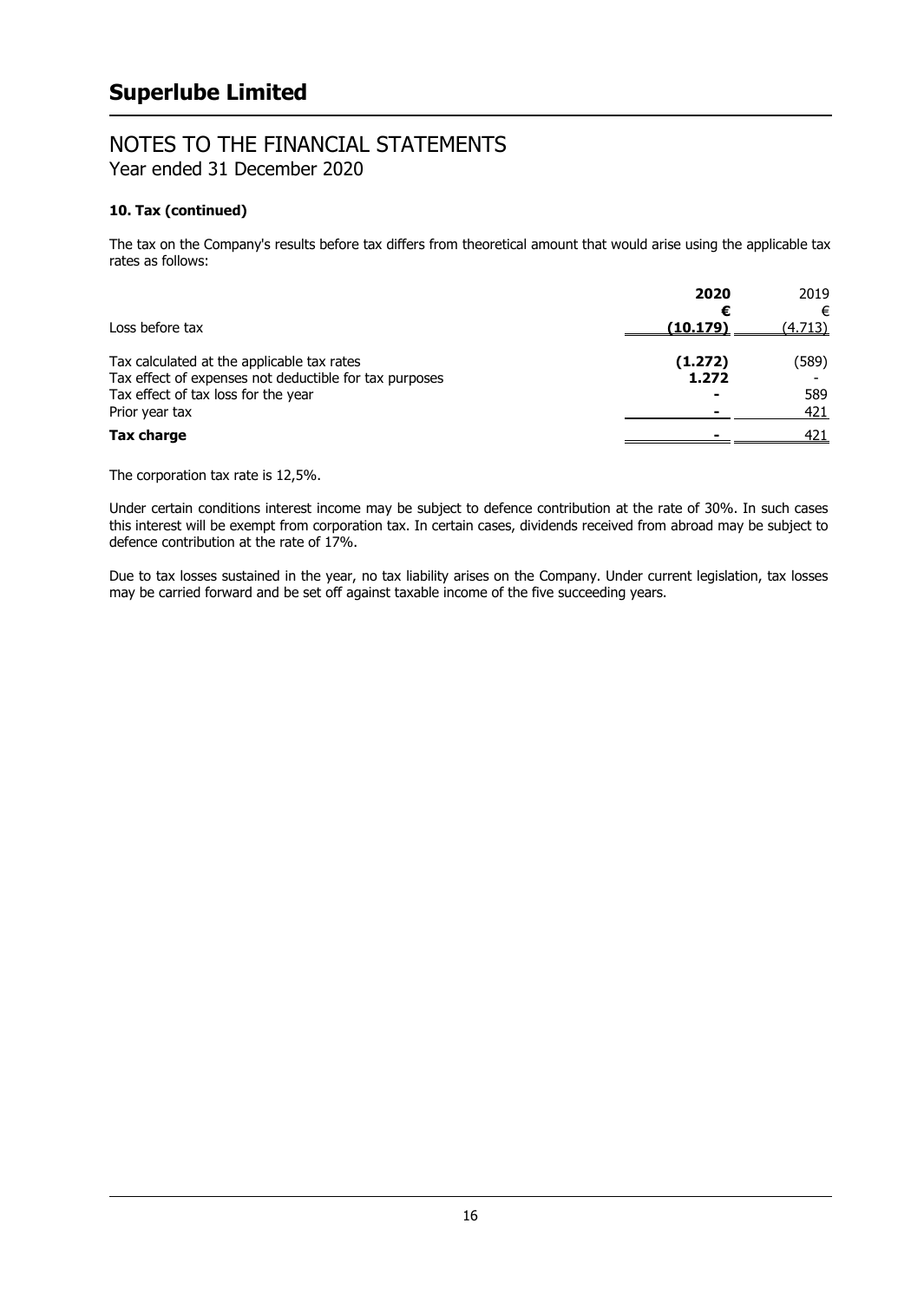#### **10. Tax (continued)**

Deferred tax assets have not been recognised in respect of the following items, because it is not probable that future taxable profit will be available against which the Company can use the benefits therefrom. As at 31 December 2020, the balance of tax losses carried forward amounted to approximately €16.000.

#### **11. Property, plant and equipment**

|                                                          | <b>Plant and</b><br>machinery<br>€ |
|----------------------------------------------------------|------------------------------------|
| Cost                                                     |                                    |
| Balance at 1 January 2019                                | 273.958                            |
| Balance at 31 December 2019/ 1 January 2020<br>Write off | 273.958<br><u>(273.958)</u>        |
| <b>Balance at 31 December 2020</b>                       |                                    |
| <b>Depreciation</b><br>Balance at 1 January 2019         | 273.958                            |
| Balance at 31 December 2019/ 1 January 2020<br>Write off | 273.958<br><u>(273.958)</u>        |
| <b>Balance at 31 December 2020</b>                       |                                    |
| <b>Net book amount</b>                                   |                                    |
| <b>Balance at 31 December 2020</b>                       |                                    |
| <b>Balance at 31 December 2019</b>                       |                                    |

During 2018, €2.087.195 plant and machinery were written off, with an amount of €273.958 carried forward which related to the Marine Pipeline used for its earning fees and which is fully depreciated. In addition during 2018, Leasehold improvements, furniture, fixture and office equipment and computer equipment were written off by €160.333, €17.340 and €76.406 respectively. During 2020, €273.958 plant and machinery have been written off.

#### **12. Trade and other receivables**

|                                             | 2020   | 2019   |
|---------------------------------------------|--------|--------|
|                                             |        |        |
| Receivables from parent company (Note 16.2) | 32.417 | 27.383 |
| Other receivables                           | 624    | 1.865  |
|                                             | 33.041 | 29.24  |

The Company trade and other receivables are denominated in the following currencies:

|                                             | 2020   | 2019   |
|---------------------------------------------|--------|--------|
|                                             |        | €      |
| Euro - functional and presentation currency | 33.041 | 29.248 |
|                                             | 33.041 | 29.248 |

The fair values of trade and other receivables due within one year approximate to their carrying amounts as presented above.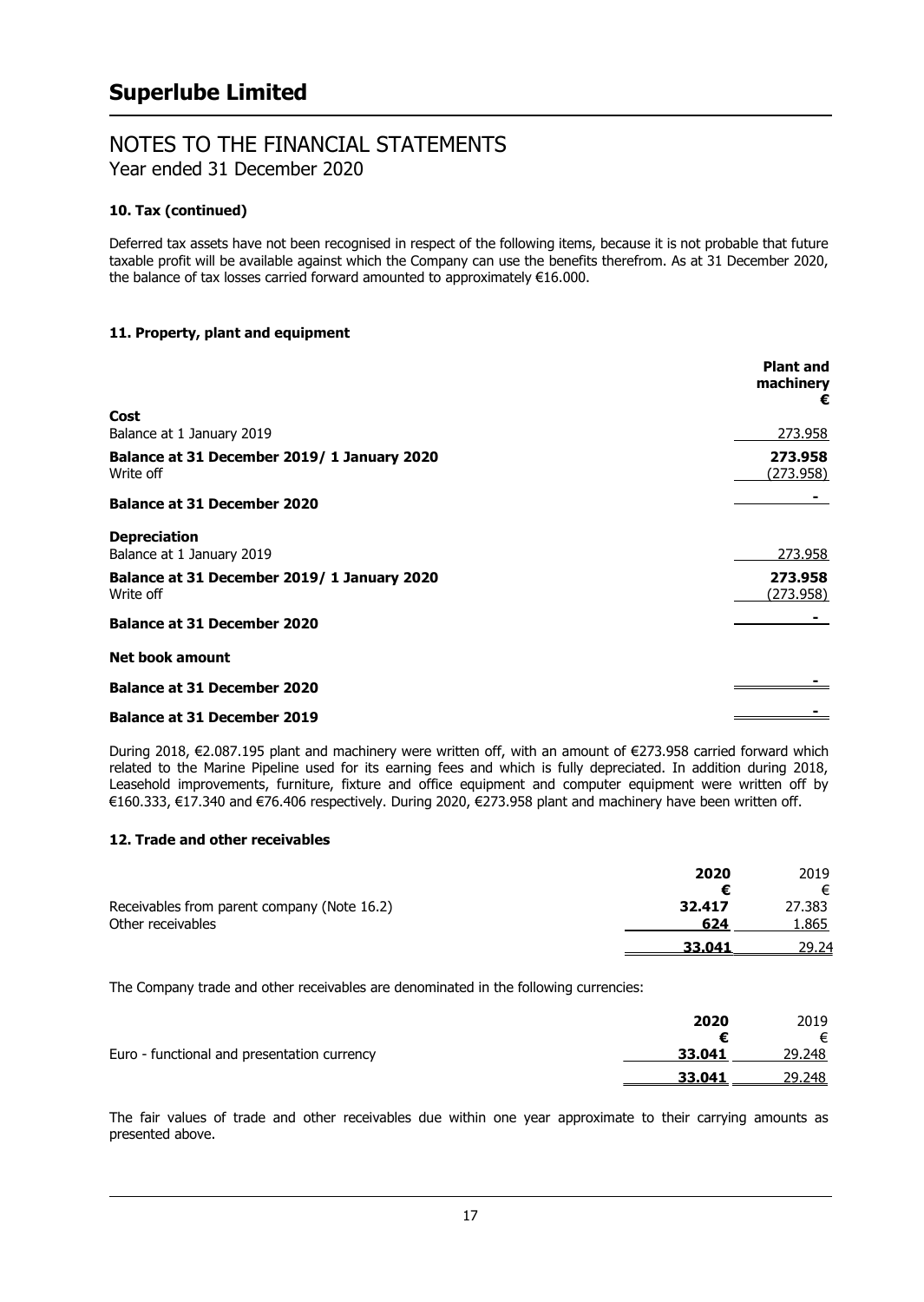#### **12. Trade and other receivables (continued)**

The exposure of the Company to credit risk and impairment losses in relation to trade and other receivables is reported in note 6 of the financial statements.

#### **13. Cash at bank**

Cash balances are analysed as follows:

|              | 2020    | 2019<br>€ |
|--------------|---------|-----------|
| Cash at bank | 124.912 | 135.906   |
|              | 124.912 | 135.906   |

The exposure of the Company to credit risk and impairment losses in relation to cash and cash equivalents is reported in note 6 of the financial statements.

#### **14. Share capital**

|                                                                                                   | 2020<br><b>Number of</b><br>shares | 2020<br>€       | 2019<br>Number of<br>shares | 2019<br>€       |
|---------------------------------------------------------------------------------------------------|------------------------------------|-----------------|-----------------------------|-----------------|
| <b>Authorised</b><br>Founder shares of $\epsilon$ 1,71 each<br>Ordinary shares of $E1,71$ each    | 1.000<br>28.240                    | 1.710<br>48.290 | 1.000<br>28.240             | 1.710<br>48.290 |
|                                                                                                   | 29.240                             | 50,000          | 29.240                      | 50.000          |
| <b>Issued and fully paid</b><br>Founder shares of $E1,71$ each<br>Ordinary shares of $E1,71$ each | 1.000<br>28.240                    | 1.710<br>48.290 | 1.000<br>28,240             | 1.710<br>48.290 |
| <b>Balance at 31 December</b>                                                                     | 29.240                             | 50,000          | 29.240                      | 50.000          |

The total authorised number of ordinary shares is 29.240 shares (2019: 29.240 shares) with par value €1,71 per share. All issued shares are fully paid.

#### **15. Other payables**

|                 | 2020   | 2019  |
|-----------------|--------|-------|
|                 | €      | €     |
| Accruals        | 7.047  | 3.330 |
| Other creditors | 4.633  | 4.131 |
|                 | 11.680 | 7.461 |

The fair values of trade and other payables due within one year approximate to their carrying amounts as presented above.

#### **16. Related party balances and transactions**

The Company is controlled by Hellenic Petroleum Cyprus Ltd, incorporated in United Kingdom which owns 100% of the Company's shares. The Company's ultimate controlling party is Hellenic Petroleum S.A., a company listed in Greece.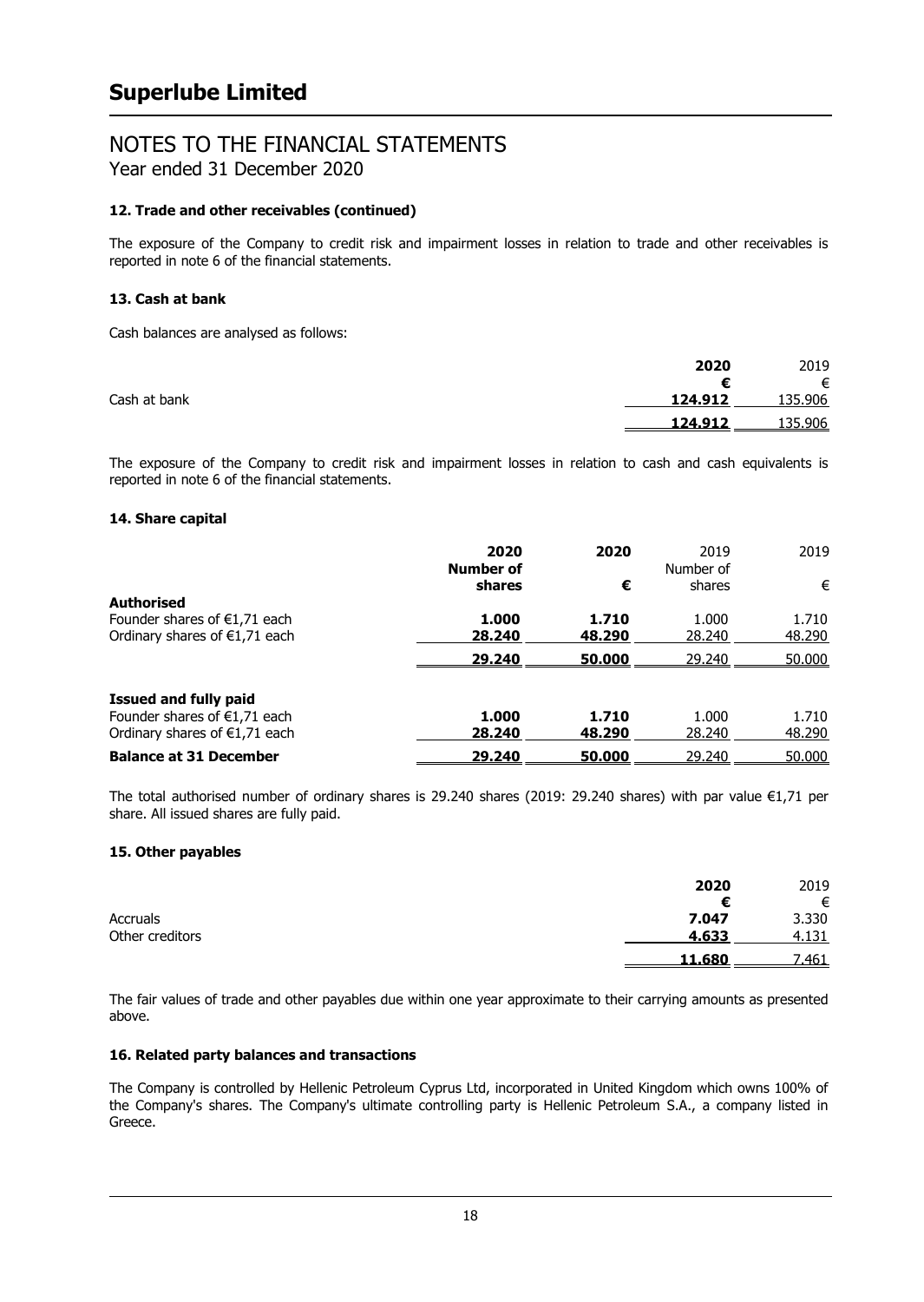### **16. Related party balances and transactions (continued)**

The related party balances and transactions are as follows:

#### **16.1 Sales of goods and services**

|                                                |                        | 2020   | 2019            |
|------------------------------------------------|------------------------|--------|-----------------|
| Name                                           | Nature of transactions | €      | €               |
| Hellenic Petroleum Cyprus Limited              | Rendering of services  | 48.466 | 53.343          |
|                                                |                        | 48.466 | 53.343          |
| 16.2 Receivables from Parent company (Note 12) |                        | 2020   | 2019            |
| Name                                           | Nature of transactions | €      | €               |
| Hellenic Petroleum Cyprus Limited              | Trade                  | 32.417 | 27.383          |
|                                                |                        | 32.417 | <u> 27.383 </u> |
|                                                |                        |        |                 |

The receivables from parent company were provided interest free and are repayable on demand.

#### **17. Contingent liabilities**

i) Letters of guarantee

The Company has contingent liability in respect of bank guarantees arising in the ordinary course of business from which it is anticipated that no material liability will arise. The guarantees amounted to €10.854 (2019: €10.854).

#### **18. Commitments**

The Company had no capital or other commitments as at 31 December 2020 (2019: Nil).

#### **19. Events after the reporting period**

There were no material events after the reporting period, which have a bearing on the understanding of the financial statements.

**Independent auditor's report on pages 2 to 3**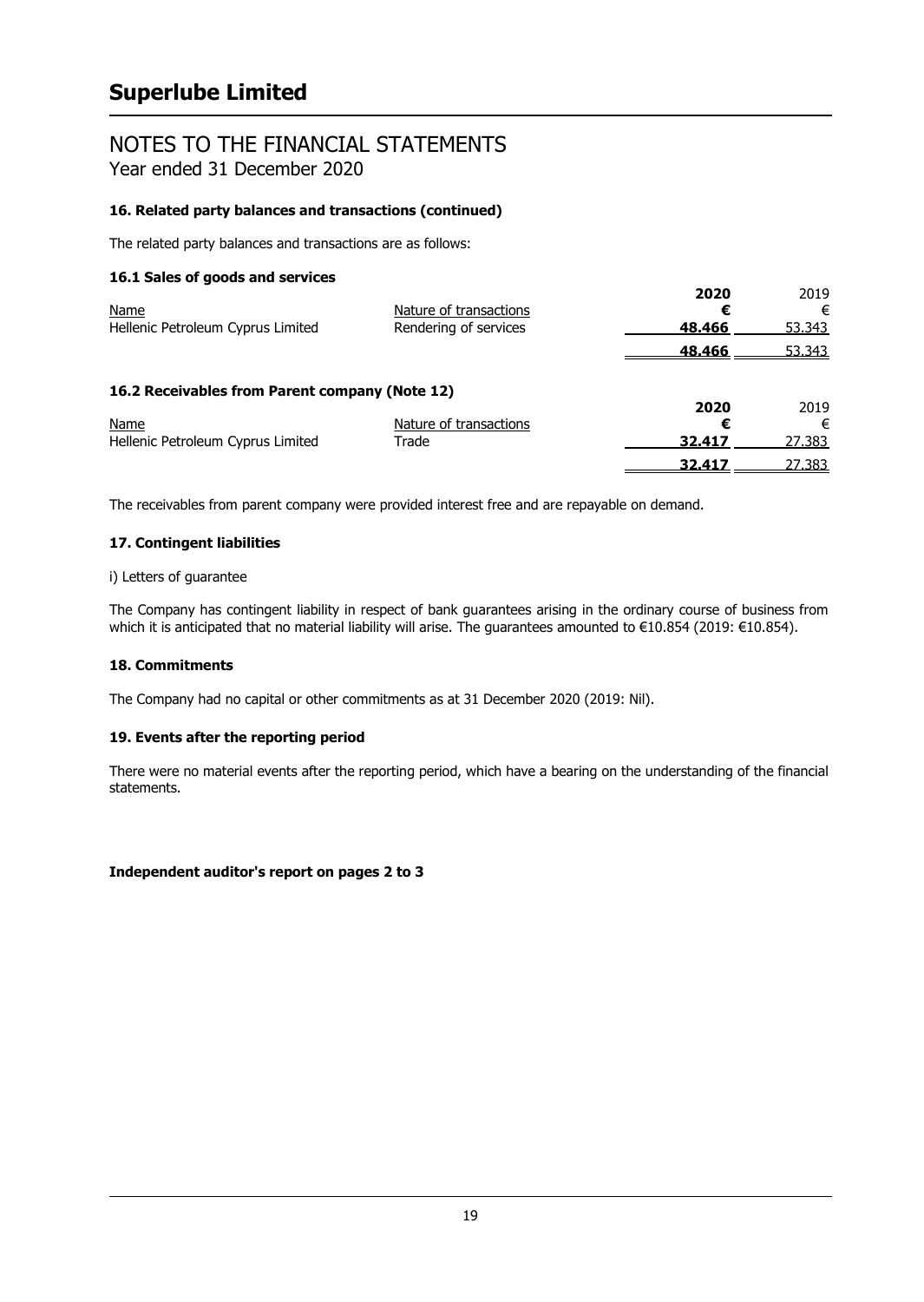## ADDITIONAL INFORMATION TO THE STATEMENT OF COMPREHENSIVE INCOME

| <b>CONTENTS</b>         | <b>PAGE</b>    |
|-------------------------|----------------|
| Cost of sales           | $\overline{2}$ |
| Administrative expenses | 3              |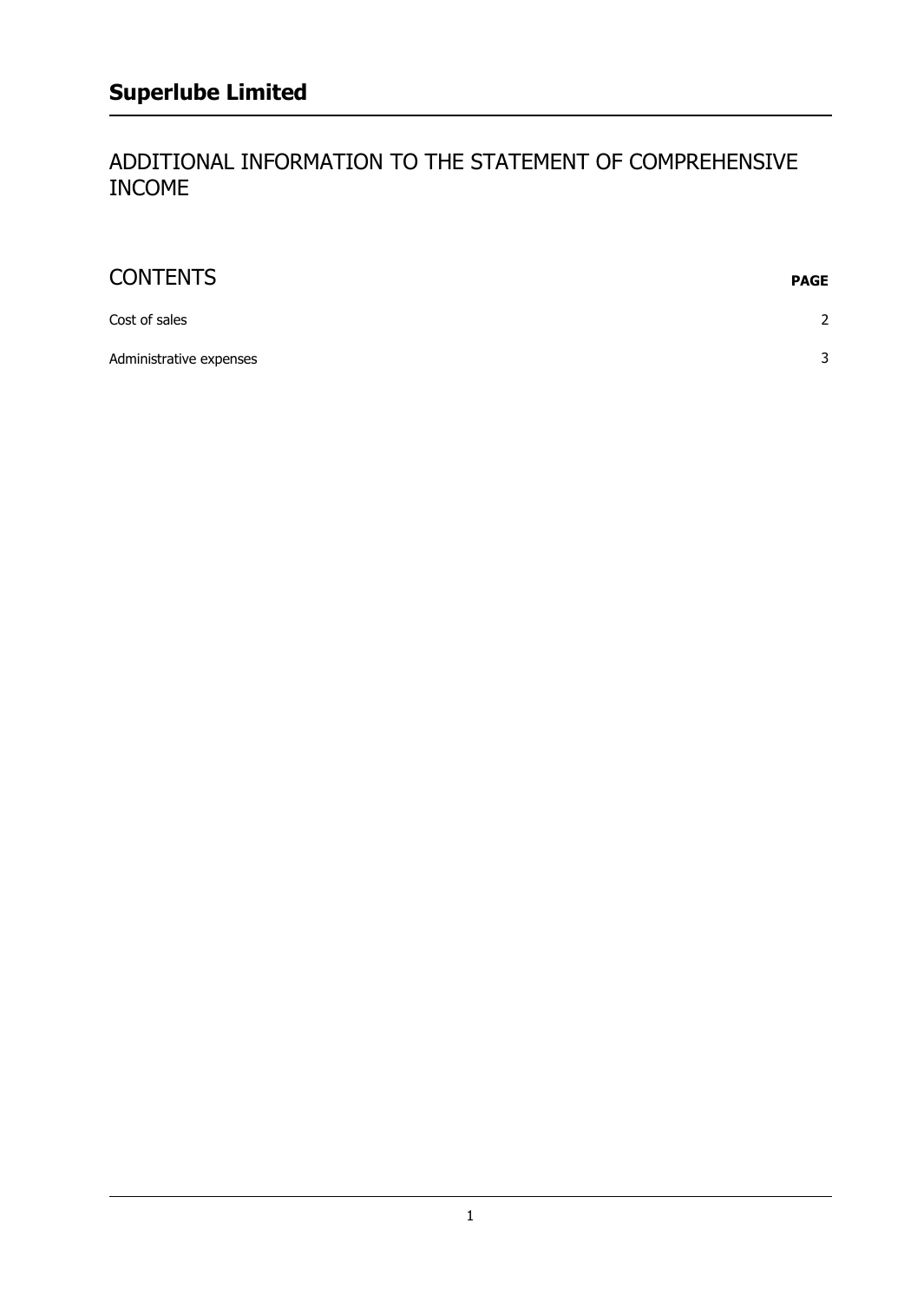## **Superlube Limited**

## COST OF SALES Year ended 31 December 2020

|                                                                   | 2020<br>€     | 2019<br>€       |
|-------------------------------------------------------------------|---------------|-----------------|
| <b>Cost of sales</b><br>Closing stocks                            |               |                 |
| <b>Direct costs</b><br>Electricity and fuel<br>Licenses and taxes | 784<br>51.980 | 1.214<br>50.266 |
|                                                                   | 52.764        | 51.480          |